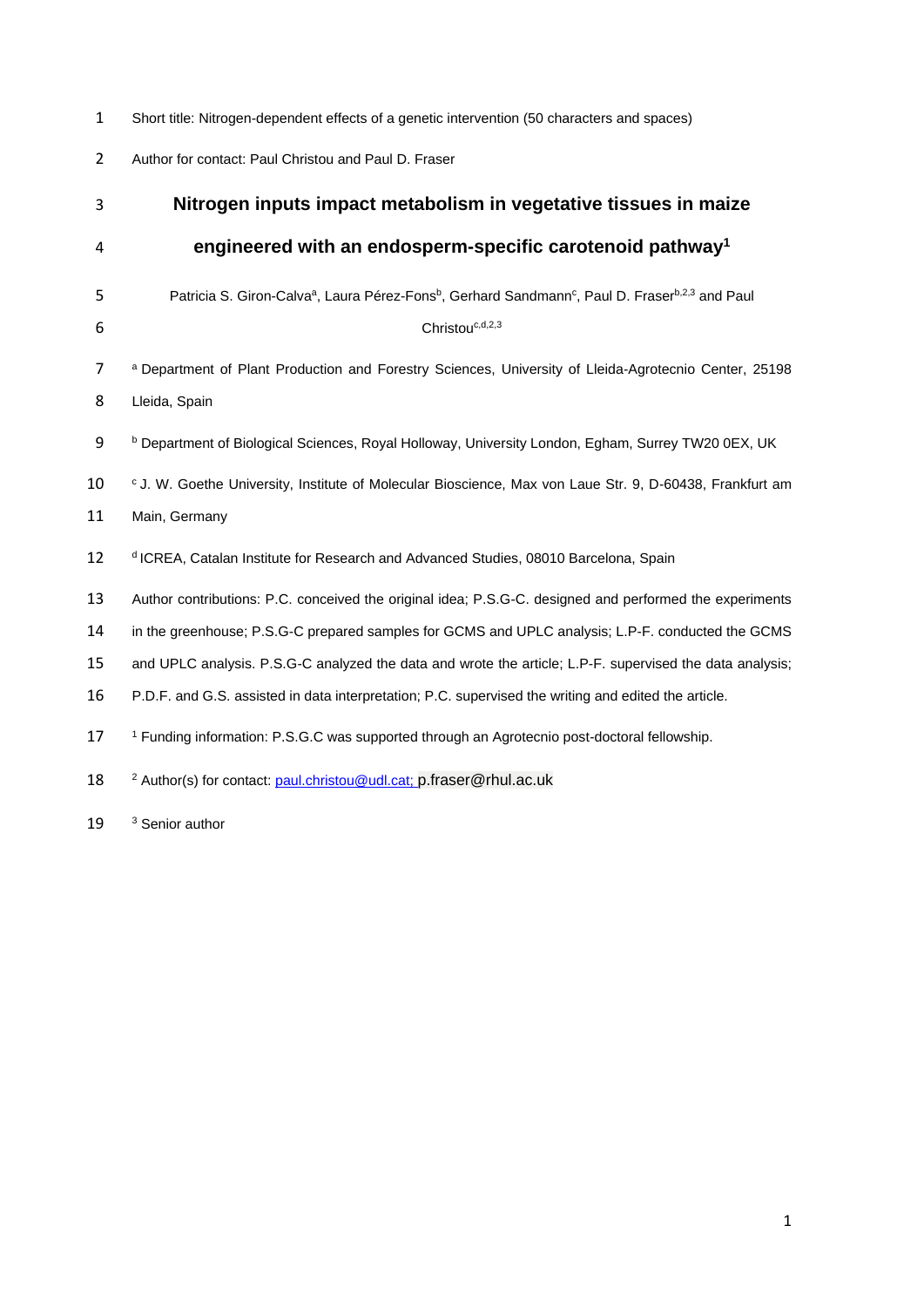#### **Abstract** (max. 250 words)

21 An earlier transcriptomic, proteomic and metabolomic analysis between a maize line engineered with an endosperm-specific carotenogenic mini-pathway HC, and its near-isogenic counterpart revealed a concurrent up-regulation of sterol and fatty acid synthesis in the embryo. In this study, we assess, at the metabolic level, whether the endosperm-specific intervention triggered compensatory effects in leaves and roots of HC during vegetative growth. Since plant metabolism is impacted by nutrient supply, we extended our analysis to plants growing under contrasting N regimens. The untargeted metabolomic analysis revealed 27 an increase of organic acids from the tricarboxylic acid (TCA) cycle in HC even under conditions of low N supply. In contrast, soluble sugars, carotenoids, and chlorophyll were decrease under both N levels. Genotype- and N supply-dependent differences are discussed. A model is put forward to explain how the pool of organic acids from the TCA cycle which accumulated during vegetative growth might contribute to the increased metabolite demand of pyruvate and/or acetyl-CoA in the endosperm and embryo. It is likely that the reprogramming of the C primary metabolism we observed in leaves and roots of HC may be attributed at least in part to a transgenerational priming or stress memory induced by the increased demand of metabolic precursors during seed formation in the original generation and was inherited through the germ cells.

#### **Introduction**

 Carotenoids are natural isoprenoid pigments found in all photosynthetic organisms. They play an important role in light harvesting and photoprotection (Zhu et al., 2013; 2018). In non-photosynthetic tissues such as fruits and flowers, carotenoids confer yellow, orange and red pigmentation to facilitate interactions with animals, for example by attracting pollinators and seed dispersers (Heath et al*.*, 2013). Humans cannot synthesize carotenoids *de novo* and acquire them primarily by eating plant-based foods. Carotenoids are important nutritional factors in humans, with many acting as health-promoting antioxidants. For example, β- carotene has pro-vitamin A activity because it is a precursor of 11-*cis*-retinal, the light-absorbing component of the visual pigment rhodopsin (Rao and Rao, 2007). Carotenoids are also important food additives in the fish and poultry industries because they impart flesh coloring an important organoleptic property (Berman et al., 2015; Breitenbach et al., 2016; Diaz-Gomez et al*.*, 2017).

 Many staple cereals do not accumulate carotenoids in sufficient quantities for populations that subsist on a primarily cereal-based diet, leading to pervasive vitamin A deficiency in developing countries (Farré et al., 2010a; 2010b). In some cereals, the carotenoid content has been improved by conventional breeding (Harjes *et al.*, 2008; Yan *et al.*, 2010; Babu *et al.*, 2013; Suwarno *et al.*, 2015) but a more direct approach is metabolic engineering to enhance the production of nutritionally important carotenoids, leading to the development of Golden Rice (*Oryza sativa*) producing β-carotene in the endosperm (Paine et al., 2005; Ye et al., 2000) and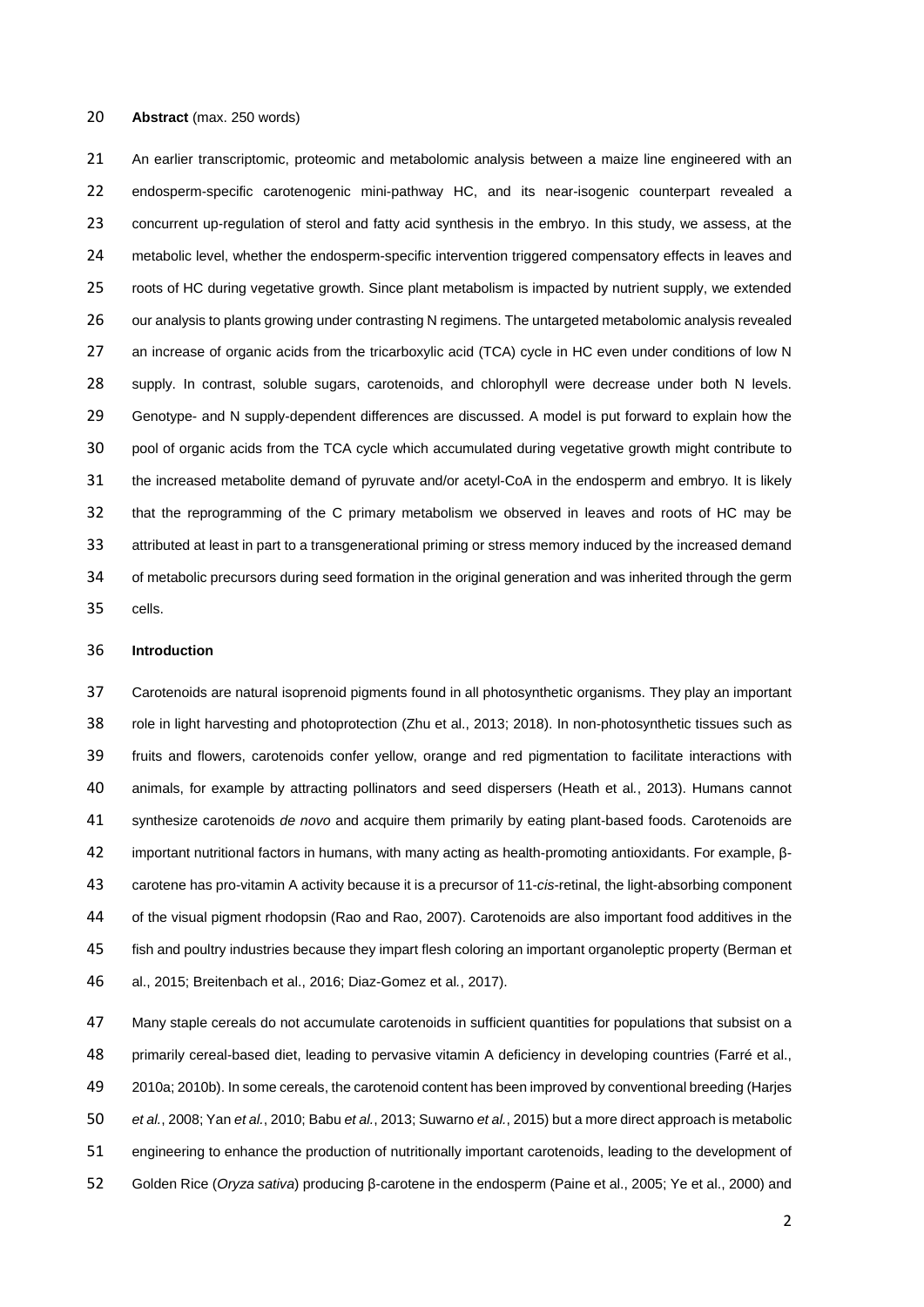various transgenic rice and maize (*Zea mays*) varieties accumulating higher levels of β-carotene, lutein, zeaxanthin and ketocarotenoids (Bai *et al.*, 2011; Zhu *et al.*, 2013). We previously reported the generation of a maize line based on the South African white maize elite inbred M37W engineered with a carotenogenic mini-pathway (maize *psy1* and *Pantoea ananatis crt*I driven by endosperm-specific promoters) to enhance overall carotenoid production in the kernels (Zhu et al., 2008). The total carotenoid content of this high- carotenoid (HC) maize line increased 140-fold compared to the parental line M37W and the kernels accumulated large amounts of β-carotene (Zhu et al., 2008).

 Agronomic practices affect physiological and metabolic traits in crops, including cereals. Several inbred maize lines developed by conventional breeding produce high grain yields and accumulate higher amounts of β-carotene (Harjes et al*.*, 2008; Yan et al., 2010; Babu et al., 2013; Suwarno et al., 2015) and some of these varieties have been grown in several countries in Africa since 2013 (Garg *et al.*, 2018). However, the breeding and evaluation of these hybrids generally takes place under optimal agronomic conditions, including the application of recommended doses of nitrogen (N) fertilizer, which contrasts with the N-limited farming systems typically encountered by low-income farmers in Africa (Morris et al*.*, 2007). A recent field evaluation of 30 high-yielding maize hybrids bred to produce higher quantities of β-carotene showed that N starvation reduced both the yield and the provitamin A content (Manjeru et al*.*, 2019), whereas recommended doses of N fertilizer boosted the provitamin A content in these lines and in 55 additional hybrids (Ortiz-Covarrubias et al*.*, 2019).

 We have previously shown that the agronomic performance of HC maize and M37W is similar in the greenhouse and in the field under two different N regimens (Zanga et al*.*, 2016). We found little difference in grain yield between the varieties, and the total carotenoid levels were similar in the greenhouse (96.8 μg g<sup>-1</sup> dry weight (DW) of seed) and in the field (88.7 µg g<sup>-1</sup> DW) under both N regimes, although the greenhouse plants accumulated 10% β-carotene as a proportion of total kernel carotenoids compared to 7% in the field (Zanga et al*.*, 2016). In genetic terms, HC and M37W maize differ solely in the endosperm-specific expression of the *Zmpsy1* and *Pacrt*I transgenes, but a comprehensive transcriptomic, proteomic and metabolomic analysis of the endosperm and embryo revealed extensive differences in carbohydrate, fatty acid and sterol biosynthesis in the kernels (Decourcelle et al., 2015). This was attributed to a competition for resources between the introduced mini-pathway and endogenous pathways. The accumulation of carotenoids, fatty acids and sterols in the HC maize imposed a higher demand on the limited pool of precursors and intermediates, reducing the supply of fructose and glucose. The study focused on effects in the kernels as the site of transgene expression but did not investigate whether there was an additional metabolic impact in vegetative tissues caused by sink–source relationships (Smith et al*.*, 2018).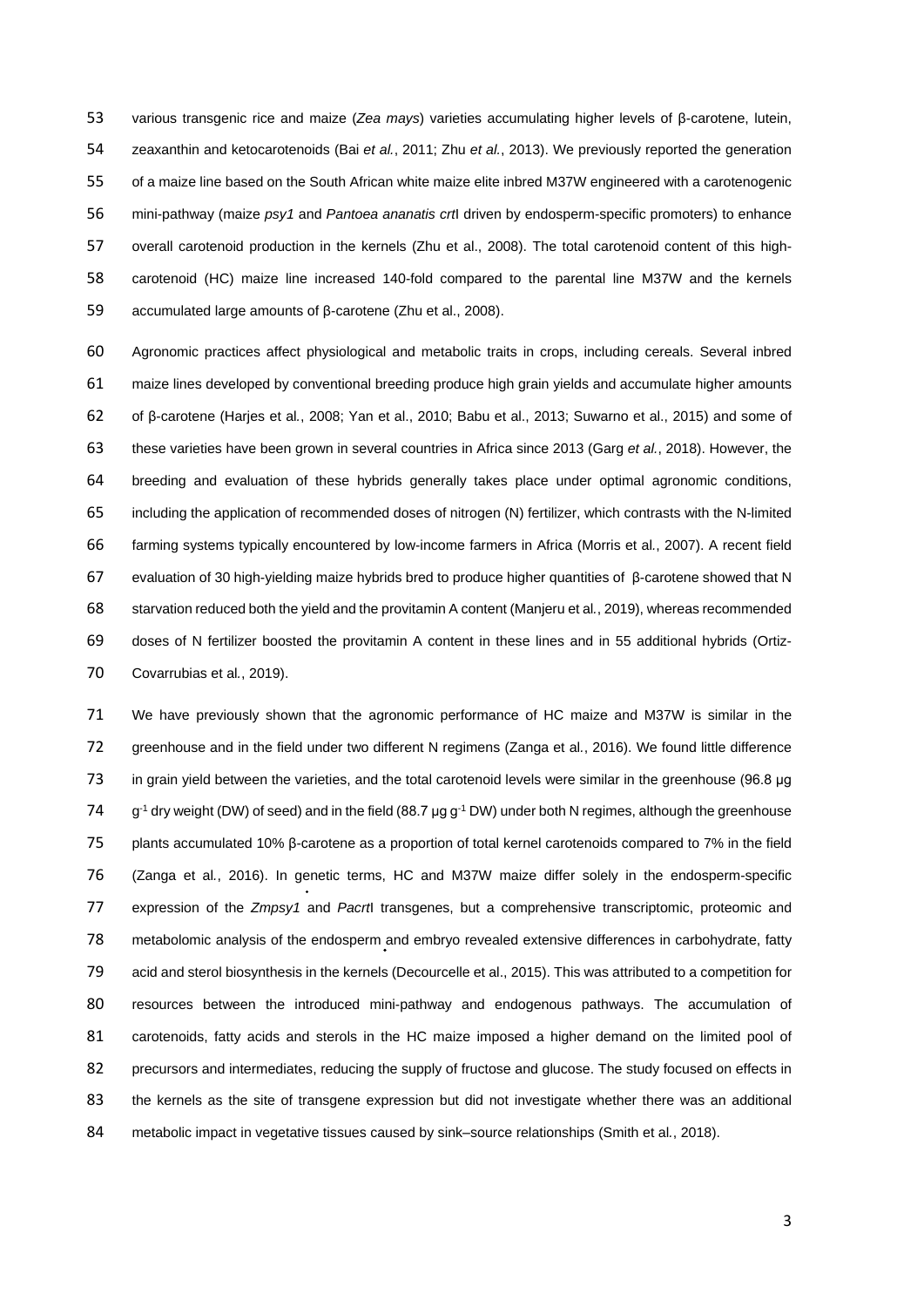We used an untargeted metabolomics approach to determine whether the engineering of endosperm carotenoid biosynthesis affected metabolism in leaves and roots of HC. More specifically, our hypothesis was that boosting carotenoid biosynthesis in the endosperm would affect primary carbon metabolism in vegetative tissues and that the tricarboxylic acid (TCA) cycle would need to adapt in order to meet the 89 increased demand for products of the glycolytic pathway in the kernels. Nutrient availability affects many physiological and molecular responses of plants, including core metabolism (Amiour et al*.*, 2012; Schluter et al*.*, 2012; Li et al*.*, 2016). We therefore compared HC and M37W plants grown under different N supply regimes to characterize the effect on primary metabolism in the roots and leaves, and to determine whether such regimes had differing effects in the two genotypes.

# **Materials and methods**

#### **Plant material**

 The M37W and HC varieties of maize (Zhu *et al.*, 2008) were grown in the greenhouse with a 10-h 97 photoperiod (28/20 °C day/night temperature) and 60–90% relative humidity for 3 months (late October to January). Five plants of each genotype were grown individually in 20-L pots for each N treatment regime, making 20 plants in total. Four leaves were harvested from plants with six fully-expanded leaves. The leaf tissue was wrapped in aluminum foil and immediately placed in a Gamma 2-16 LSC plus vacuum drier (CHRIST, Osterode am Harz, Germany) for 48 h. Roots were rinsed with distilled water, dried with paper 102 towels, wrapped in aluminum foil, and dried under vacuum as above. Dried tissue was stored at –20 °C.

#### **N treatments**

 The plants were grown in substrates containing high or low levels of N, hereafter abbreviated to N+ and N-, respectively. The N+ substrate was commercial sphagnum peat (Klasmann-Deilmann, Geeste, Germany), whereas the N- substrate was a mixture of sand (B-Biosca, Lleida, Spain) and peat (as above) in a 3:1 (v/v) ratio. Soil analysis performed by Eurofins Agroambiental (Sidamon, Spain) showed that the N+ and N- substrates contained 758.5 and 24 mg/kg of NO3, respectively. Other nutrients were maintained at similar levels in both substrates by adding NPK (0-17-19) liquid fertilizer with micronutrients (Biovert, Corbins, Spain) to plants under the N- regime 15 and 30 days after sowing, and DuraGREEN Sprint NPK (20-5-10) + Ca Mg S (3-2-14) solid fertilizer (Fertinagro Nutrientes, Teruel, Spain) to plants under the N+ regime 7 days after sowing. All plants were watered daily.

## **Extraction of polar and non-polar metabolites from leaves and roots**

 Dried leaves and roots were ground to fine powder using a TissueRuptor (Qiagen, Venlo, Netherlands) and 10 mg of the dried powder was extracted in methanol/water according to Bligh and Dyer (1959) with modifications. Briefly, 400 μl of methanol and 400 μl of water were added to the dried material in a microfuge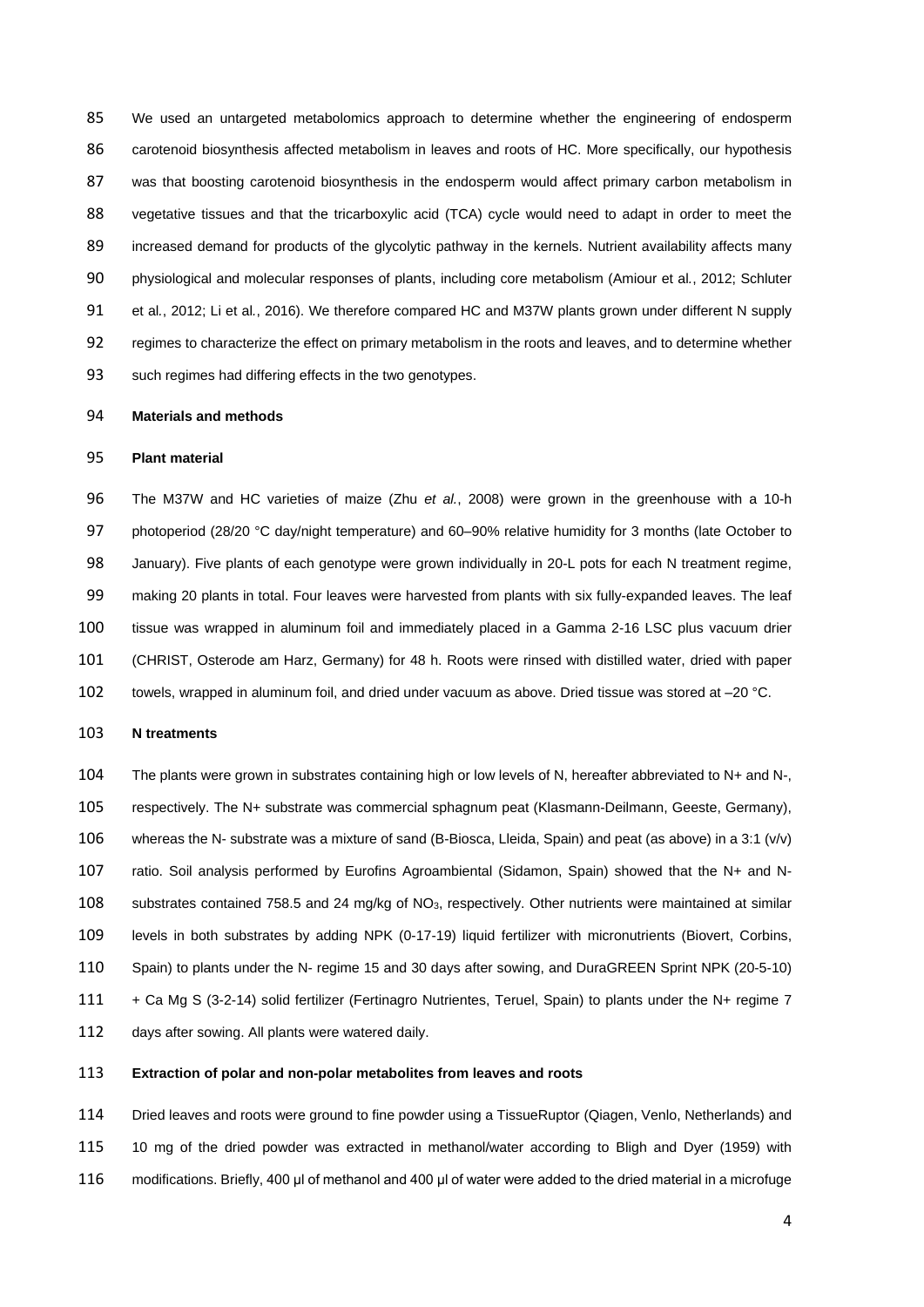117 tube and mixed by shaking for 1 h in the dark. We then added 800 μl of chloroform, mixed the contents by 118 vortexing and separated the phases by centrifugation at 13,000  $\times$  g for 5 min at room temperature. We removed 10 µl of the epiphase (containing polar metabolites) for gas chromatography mass spectrometry (GC-MS) analysis and the organic layer (hypophase, containing carotenoids and chlorophylls) was set aside for ultra-high-performance liquid chromatography (UPLC) analysis. A separate set of 10-mg samples was saponified with 1 ml 10% (w/v) NaOH for 1 h in a bath sonicator and centrifuged as above to recover the lipid pellet. This was extracted as previously described (Bligh and Dyer, 1959) and 400 µl of the organic phase was removed for GC-MS analysis of fatty acids, sterols, tocopherols and other isoprenoids.

## **UPLC analysis**

 The carotenoid extracts were dried under vacuum, redissolved in 50 μl ethyl acetate and centrifuged at 127 13,000 x g for 10 min at room temperature. We then injected 3-µl aliquots into an Acquity UPLC system (Waters, Milford, Massachusetts, USA) fitted with an ethylene bridged hybrid (BEH C18) column (2.1 × 100 mm, 1.7 μm) with a BEH C18 VanGuard pre-column (2.1 × 50 mm, 1.7 μm) as described by Nogueira et al. (2013). The mobile phase was a mixture of solvent A (50/50 methanol/water) and solvent B (75:25 acetonitrile/ethyl acetate). All components were HPLC grade and were passed through a 0.2-μm filter before use. The mobile phase was held at 30:70 A:B for 30 s before increasing to 0.1:99.9 A:B for 5.5 min and 133 returning to 30:70 A:B for the last 2 min. The column temperature was maintained at 30 °C and the sample temperature at 8 °C. Continuous online scanning across the UV/visible range (250–600 nm) was carried out using an extended wavelength photodiode array (PDA) detector (Waters). Carotenoids were quantified from the dose–response curves. The chromatographic separation, detection, and quantification of carotenoids, tocopherols, and chlorophylls are described in detail elswhere (Fraser et al*.*, 2000).

#### **GC-MS analysis**

 The 10-µl polar extracts and 400-µl saponified extracts were transferred to separate glass vials and spiked 140 with the corresponding internal standards. Polar samples were spiked with 5 µl of deuterated (D4) succinic 141 acid (1 mg/ml) and non-polar saponified extracts were spiked with 5 µl deuterated (D27) myristic acid (1 mg/ml) (Cambridge Isotope Laboratories, Tewksbury, Massachusetts, USA). The samples were dried under 143 vacuum and derivatized with 30 µl methoxyamine hydrochloride (1 h, 40 °C) and 70 µl MSTFA (2 h, 40 °C) as previously described (Perez-Fons et al*.*, 2014). We then injected 1 µl of the derivatized solution in splitless mode into a 7890B GC linked to a 5977A MS (Agilent Technologies, Palo Alto, California, USA). Metabolites were separated in a DB-5MS 30 m × 250 μm × 0.25 μm column (J&W Scientific, Folsom, California, USA), equipped with a 10-m guard column using a temperature gradient ranging from 70 °C to 320 °C at 10 °C/min. 148 Helium was used as the carrier gas and the flow rate was 1 ml/min. The inlet was heated to 280 °C and the MS transfer line to 250 °C. AMDIS (v2.73) software was used for peak integration and deconvolution, and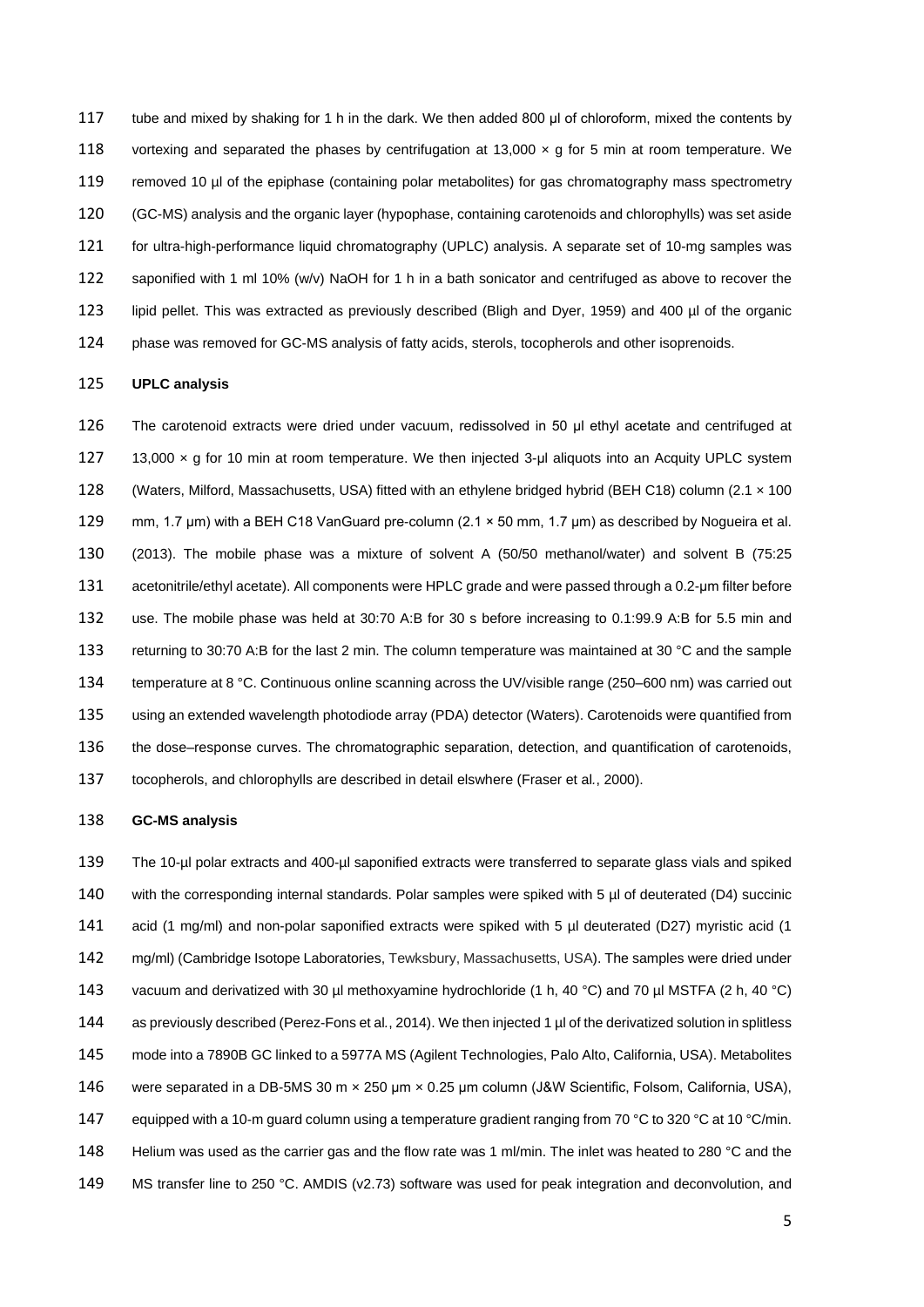to establish the authors' libraries for polar and non-polar metabolites as previously described (Perez-Fons et al*.*, 2014). Metabolite quantities were normalized against the internal standards and corrected by dried weight.

#### **Data analysis**

Cary, North Carolina, USA).

 Multivariate analysis, analysis of variance (ANOVA) and pairwise comparisons (Tukey's honest significant difference (HSD) post-hoc test and Student's *t*-test) were carried out using JMP-Pro v14.1.0. (SAS Institute,

**Results** 

*Identification and multivariate analysis of metabolites in M37W and HC tissues under different N regimes*

 The combined GC-MS and UPLC-PDA analysis of leaf tissue from M37W and HC plants grown under the two different N regimes revealed the presence of 51 metabolites in the leaves of both varieties under N+ conditions but only 43 (M37W) and 48 (HC) metabolites under N- conditions. Similarly, the analysis of roots revealed the presence of 32 (M37W) and 34 (NC) metabolites under N+ conditions compared to 31 (M37W) and 33 (HC) under N- conditions (**Table S1**). These results indicate that the genotype-dependent effects of 164 N availability on the presence or absence of particular metabolites are more prevalent in the leaves than the roots of the M37W and HC plants.

 Principal component analysis (PCA) revealed that N availability had a stronger effect than genotype on the metabolic profile of the leaves (**Fig. 1**). In the PCA score plot, principal component 1 (PC1) separated the samples by N treatment regime and explained 36.7% of the variability, whereas PC2 separated the samples by genotype and explained 16.9% of the variability (**Fig. 1A**). The loading plot indicated that organic compounds lacking N (e.g., sugars and organic acids) clustered along PC2, showing a dependence on genotype, whereas N-based compounds (mostly amino acids) clustered along PC1, showing a dependence on the N treatment regime (**Fig. 1B**). The profiles of individual product classes in the four groups of plants are shown in **Fig. 1C**. In contrast, the analysis of roots revealed that genotype had a stronger effect than N availability on the metabolic profile (**Fig. 2**). The PCA score plot indicated that PC1 separated the samples by genotype and explained 43.3% of the variability, whereas PC2 separated the samples by N treatment regime and explained 20.9% of the variability (**Fig. 2A**). Sterols and sugars were associated with the clustering along PC2 (N levels), whereas sugars and phosphate pulled the separation along PC1 and were primarily responsible for the clustering of genotypes (**Fig. 2B**). The profiles of individual product classes in the four groups of plants are shown in **Fig. 2C**.

 These data indicate that the enhanced production of carotenoids in the endosperm of HC maize plants has a ripple effect on the metabolic activity of leaves and roots, as previously reported for the maize embryo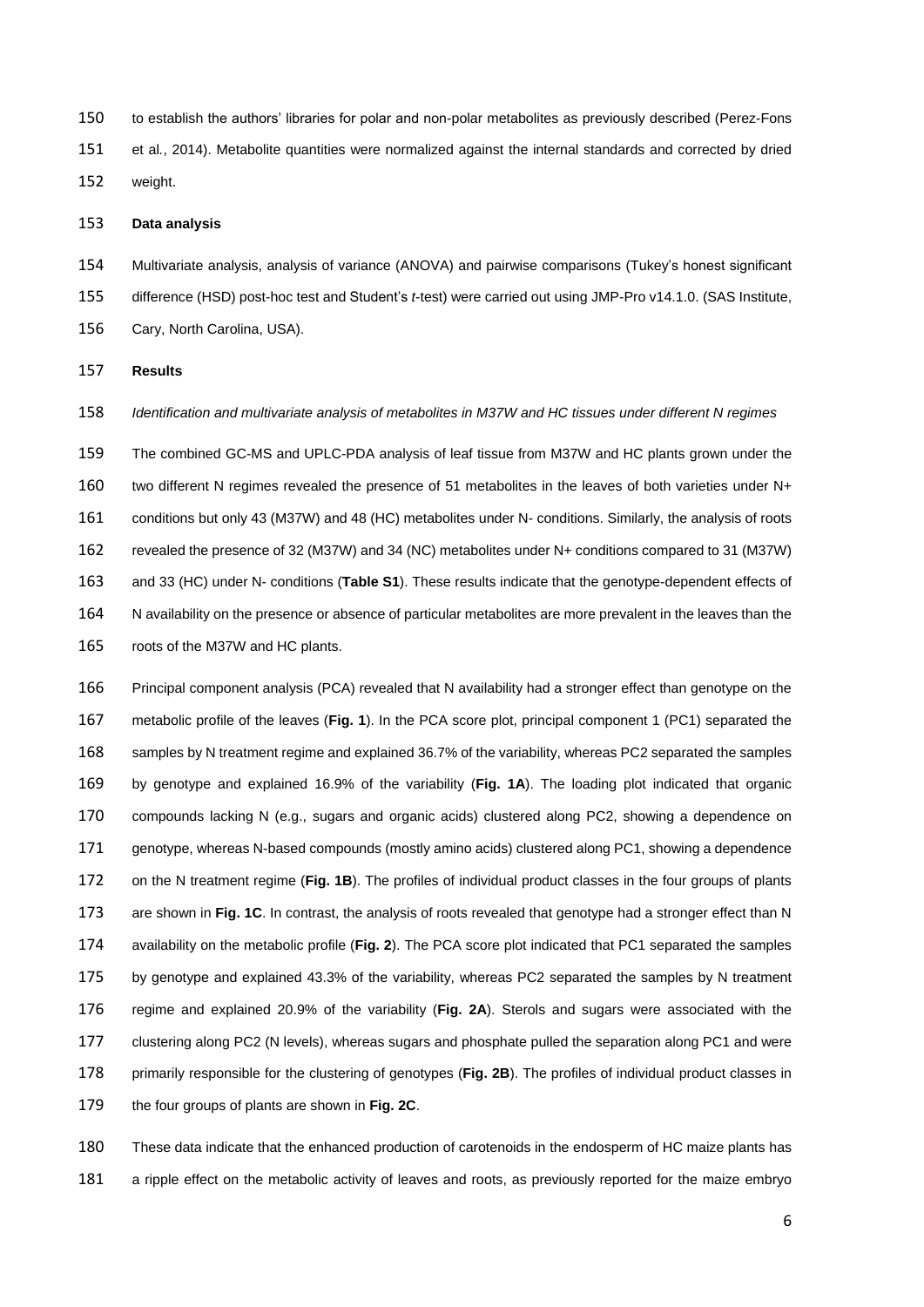(Decourcelle et al*.*, 2015). However, the opposing PCA profiles of the leaves and roots suggest that the effect of N availability is tissue specific and should be investigated in more detail. We therefore analyzed the response of the two genotypes under optimal (N+) conditions to identify genotype-specific differences in metabolism in the absence of nutrient stress, and compared this to the response under N- conditions to determine whether the response to nutrient stress was genotype-dependent.

*Genotype-dependent metabolic responses in leaves under N+ conditions*

 The analysis of N metabolism in the leaves revealed few differences between the genotypes under N+ conditions. Most amino acids were present in both genotypes at similar levels, although threonine was only detected in the HC leaves (**Fig. 3**). Even so there was no significant difference between the genotypes in terms of overall amino acid levels (**Fig. 1C, Table S1**). The levels of phosphate and dihydrouracil, a pyrimidine derivative, were similar in both genotypes (**Fig. 1C and 3, Table S2**).

 Several organic acids were detected in the leaves of both genotypes, but the total concentration of organic acids was significantly higher in HC than M37W (**Fig. 1C**). TCA cycle intermediates (malic, aconitic and itaconic acid) were significantly more abundant in HC leaves (**Fig. 3, Table S2**) and oxalic acid, a product of ascorbate metabolism, was detected only in HC leaves (**Fig. 3, Tables S1 and S2**). We observed no significant genotype-dependent difference in total sugar levels in the leaves, although sedoheptulose was only detected in M37W and methyl-rhamnose was significantly more abundant in HC (**Fig. 1C and 3**).

 We observed few genotype-dependent differences in lipid metabolism. There was a trend towards lower levels of fatty acids and higher levels of C14:0 to C18:0 monoglycerides in HC leaves, but this was not statistically significant (**Fig. 1C and 3, Table S2**).

 Interestingly, total carotenoid levels were significantly lower in HC compared to M37W leaves (**Fig. 1C**). The only carotene present in both genotypes was β-carotene, and the only xanthophyll clearly detected was lutein, with significantly lower levels of both compounds in HC leaves (**Fig. 3, Tables S1 and S2**). The other xanthophylls did not separate clearly during UPLC analysis, so the concentration of 'xanthophylls' represents a mixture of all xanthophylls other than lutein (**Fig. 3, Table S2**). Several intermediates of chlorophyll metabolism were identified in both genotypes and, like the carotenoids, they were significantly less abundant in HC compared to M37W leaves both as a group and as individual products (**Fig. 3, Tables S1 and S2**).

*Genotype-dependent metabolic responses in roots under N+ conditions*

210 In contrast to the leaves, the analysis of N metabolism in the roots revealed significant differences between

211 the genotypes under N+ conditions. The concentration of total amino acids was significantly higher in HC

roots (**Fig. 2C**), particularly due to increases in the levels of serine and alanine (**Fig. 3, Table S3**).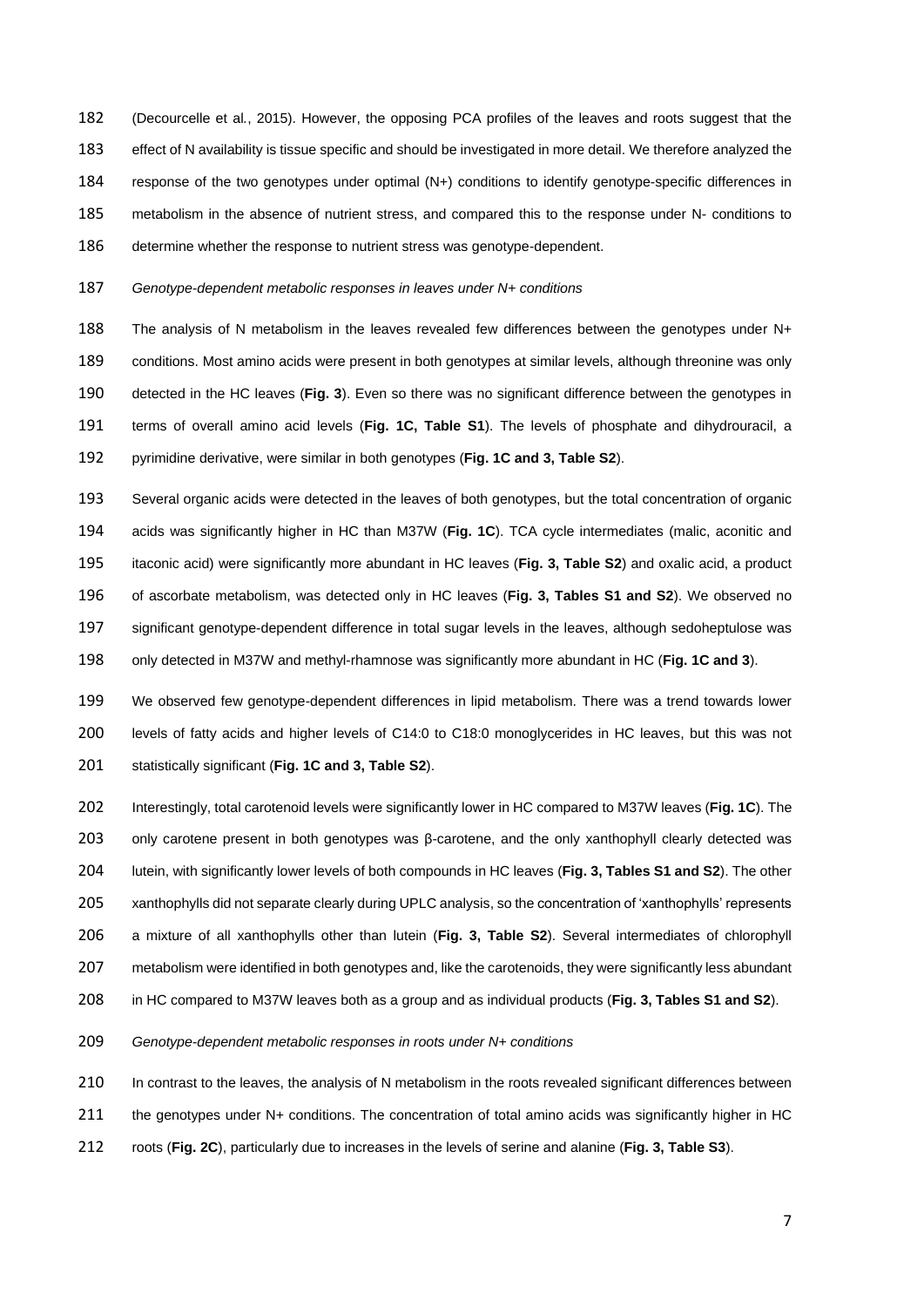The total concentration of organic acids was significantly lower in HC roots (**Fig. 2C**) mostly due to the depletion of the TCA cycle intermediate aconitic acid, which was 82% less abundant in HC compared to M37W roots (**Fig. 3, Table S1**). However, there was little difference in sugar metabolism between the genotypes in terms of total sugar levels (**Fig. 2C**) or the abundance of specific compounds (**Fig. 3**).

 Again in contrast to leaves, we observed significant genotype-dependent differences in lipid metabolism when we compared M37W and HC roots. The total fatty acid content was higher in HC roots (**Fig. 2C, Table S3**), mainly reflecting differences in the levels of pentadecanoic and linolenic acid (**Fig. 3**), and HC roots also contained significantly greater quantities of monoglycerides (**Fig. 2C and 3, Table S3**). Although the total concentration of steroids was similar in HC and M37W roots (**Fig. 2C**), the level of β-sitosterol was significantly higher in the HC genotype (**Fig. 3, Table S3**). Carotenoids were not detected in roots of either 223 genotype, likely due to methodological limitations to detect traces of this compounds.

*Genotype-dependent metabolic responses in leaves under N- conditions*

225 As anticipated, N- conditions had a significant effect on N metabolism in the leaves of both genotypes, but the effect was more severe in HC leaves, where the amino acid levels fell significantly lower compared to M37W (**Fig. 1C**). Alanine levels were significantly lower in HC leaves, whereas GABA, serine and threonine were not detected (**Fig. 4, Tables S1 and S2**). Phosphate levels were significantly lower in both genotypes under N- conditions (**Fig. 1C**), but again the effect was more severe in HC leaves (**Fig. 4, Table S2**). Dehydrouracil was not detected in either genotype under N- conditions (**Fig. 1C and 3, Table S1**).

 In contrast to the amino acids, the total concentration of organic acids was similar under N+ and N- conditions and was therefore significantly higher in HC than M37W leaves (**Fig. 1C**). This primarily reflected the higher levels of malic, acononitic and itaconic acid, although oxalic acid was also more abundant in the HC leaves (**Fig. 4, Table S2**). In both genotypes, the total sugar content was higher under N- conditions but the difference between N+ and N- was not statistically significant (**Fig. 1C**). Sucrose and fructose were significantly less abundant in HC compared to M37W leaves (**Fig. 4, Table S2**). Glucose, which was detected in neither genotype under N+ conditions, accumulated in both under N- conditions but was more abundant in the M37W leaves (**Fig. 4, Table S2**). Sedoheptulose, which accumulated solely in HC leaves under N+ conditions, was not detected under N- conditions (**Fig. 4, Table S1**).

 There was little difference in lipid metabolism between the genotypes under N- conditions, and also little difference when comparing the N+ and N- treatment groups (**Fig. 1C**). Total fatty acid levels were similar in all groups, and most individual fatty acids were present at similar levels, although arachidic and behenic acid were less abundant in HC compared to M37W leaves under N- conditions (**Fig. 4, Table S2**). The same 244 monoglycerides detected under N+ conditions were present at similar levels in both genotypes also under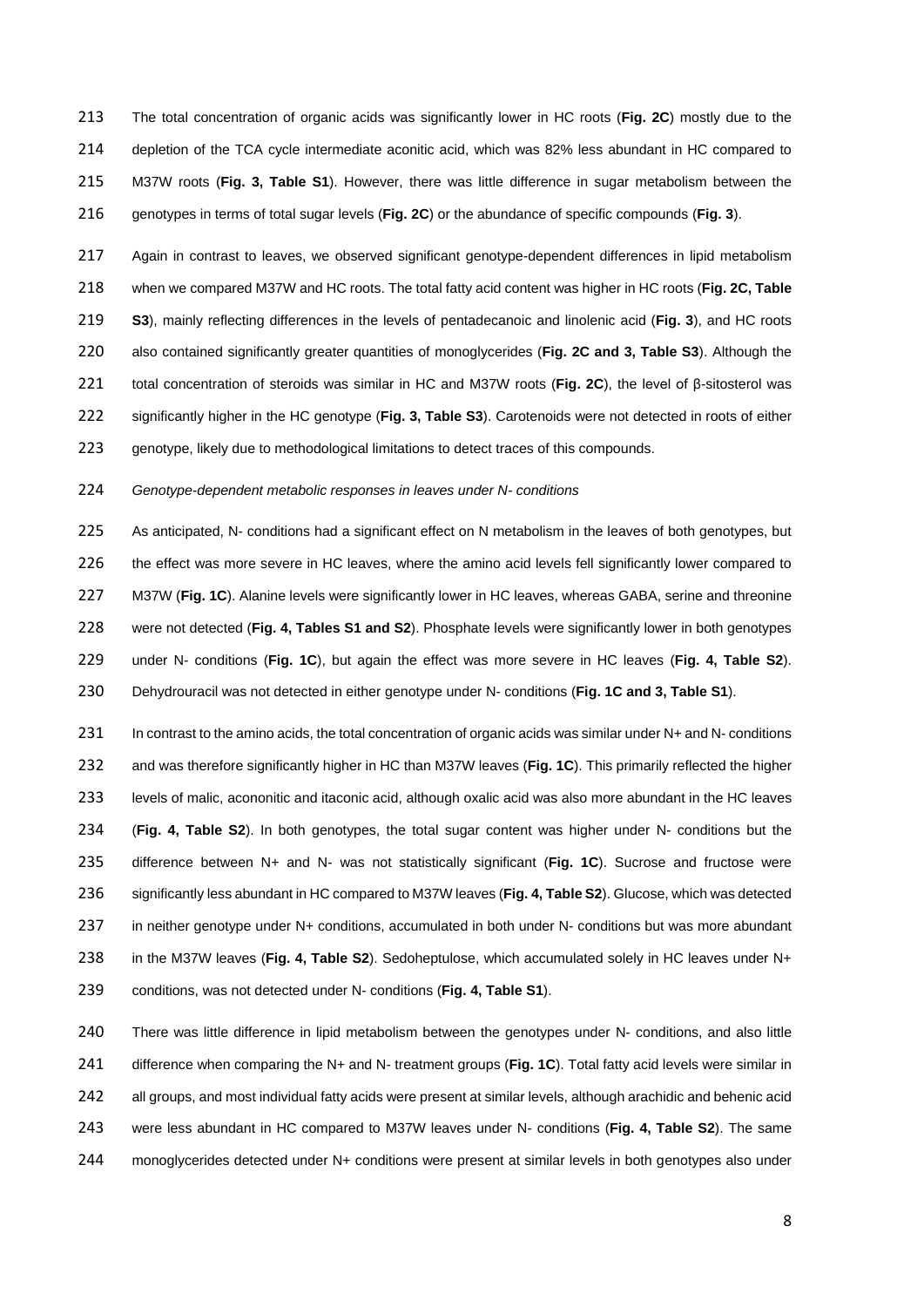N- conditions (**Fig. 1C and 4, Table S2**). The total concentration of sterols in both genotypes was significantly lower under N- conditions but there was no significant difference between genotypes (**Fig. 1C**). However, neither campesterol nor stigmasterol was detected in HC leaves under N- conditions, so the entire sterol content was contributed by β-sitosterol (**Table S1**).

 Carotenoid metabolism in the leaves under N- conditions was affected in a genotype-dependent manner. The total carotenoid content of HC leaves was similar (and low) under both conditions, whereas carotenoid levels were higher in the M37W leaves under N+ conditions but were depleted by N starvation. Hence, the total carotenoid content of leaves under N- conditions was similar in both genotypes (**Fig. 1C**). Even so, the levels of β-carotene under N- conditions were significantly lower in HC compared to M37W leaves and xanthophylls (other than lutein) were more abundant in HC leaves, although the difference was not statistically significant (**Fig. 4, Table S2**). The profile of chlorophyll and its derivatives was very similar to the total carotenoids, and accordingly there was no significant genotype-dependent difference in the total concentration of these compounds under N- (**Fig. 1C**). At the level of individual molecules, chlorophyll b was present at similar levels in both genotypes under N- conditions, chlorophyll *a* was more abundant in HC leaves (but not significantly so) and pheophytin was significantly more abundant, whereas phytol was significantly depleted (**Fig. 4, Table S2**).

*Genotype-dependent metabolic responses in roots under N- conditions*

 The total concentration of amino acids in the HC roots was similar under N+ and N- conditions, whereas the concentration of amino acids in the M37W roots increased in response to N starvation (Fig. 2C). There were no significant differences between HC and M37W roots under N- conditions, although serine levels were significantly higher in HC roots (**Fig. 2C and 4**). Phosphate levels in the roots of both genotypes declined in response to N starvation and similar levels were detected in both genotypes under N- conditions (**Fig. 2C and 4**).

 In contrast, the total concentration of organic acids in the HC roots increased under N- conditions whereas there was no significant difference between N+ and N- conditions in the M37W roots (**Fig. 2C**). The total concentration of organic acids was also higher in HC compared to M37W roots under N- conditions, reflecting significant increases in the levels of malic, aconitic and propionic acid (**Fig. 2C and 4**). Sugar metabolism was similar in both genotypes, with sugar levels in the roots increasing due to nitrogen starvation (**Fig. 2C and 4**). There were no significant genotype-dependent differences in the levels of any individual sugar.

 There was no significant change in lipid metabolism in response to nitrogen starvation, and accordingly we observed a significantly higher total fatty acid content in HC roots compared to M37W roots under N-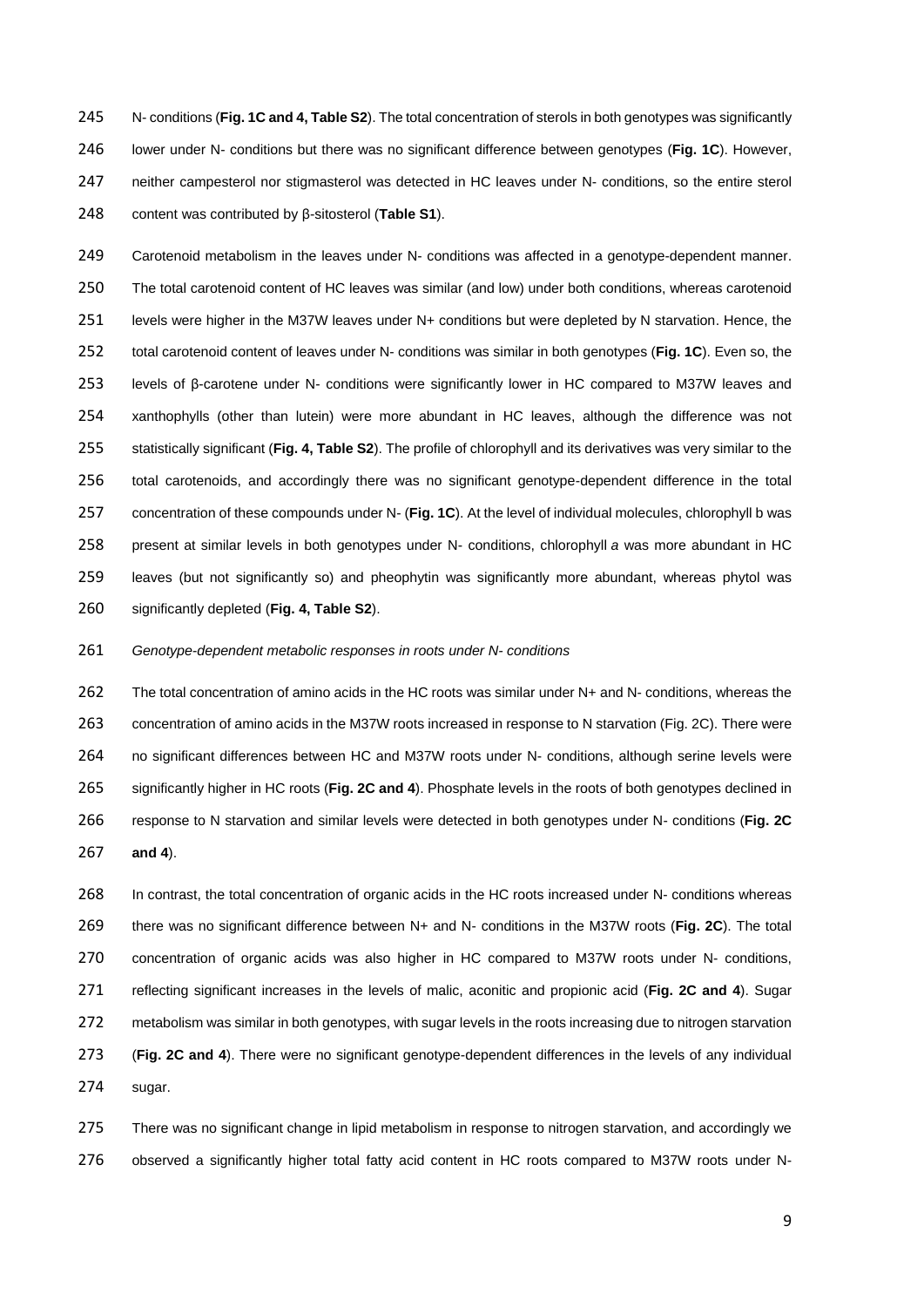conditions but no difference in either genotype when we compared the N+ and N- treatments (**Fig. 2C**). The difference between HC and M37W roots was primarily due to increases in the levels of pentadecanoic and linolenic acid. The total concentration of monoglycerides was also higher in HC roots compared to M37W roots under N- conditions, but this time there was also a genotype-dependent difference in the response to 281 N starvation. In M37W roots there was no difference between the treatments, whereas the HC roots under 282 N- conditions accumulated greater quantities of monoglycerides compared to HC roots under N+ conditions (**Fig. 2C**). This was a general response, affecting all of the individual monoglycerides we detected. Finally, the sterol content was higher in HC roots than M37W roots, again reflecting the accumulation of all the individual sterols we detected. N starvation had no significant effect on sterol levels in the HC roots, but the sterol content of the M37W roots was significantly lower under N- conditions (**Fig. 2C**).

#### **Discussion**

#### **Genotype-dependent effects on primary metabolism of leaves and roots**

 Because it was previously reported that an endosperm-specific carotenoid mini-pathway engineered in HC also impacted the core metabolism of the embryo (Decourcelle et al., 2015), we were interested in 291 determining whether similar metabolic perturbations occur in leaves and roots of HC at the vegetative stage. During vegetative growth, leaves and roots behave as sink organs utilizing the C and N assimilated for the synthesis of backbone molecules for growth and development (Hirel et al., 2001). Effects of transgene expression that affect plant phenotype and agronomic performance have been reported in rice (Ge at al., 2004), maize (Ma and Subedi, 2005; Subedi and Ma, 2007; Laserna et al., 2012; Shi et al., 2013), and soybean (Elmore et al., 2001a; 2001b; Raymer and Grey, 2003). More in-depth analyses including transcriptomics, proteomics, and metabolomics, have shown a ripple effect on core metabolism since the newly introduced pathway competes for resources with endogenous metabolic pathways (Barros et al., 2010; Decourcelle et al., 2015; Harrigan et al., 2016; Mesnage et al., 2016).

*The N metabolism of HC is not markedly modified during the vegetative growth*

 We identified genotype-dependent differences between HC and M37W, related to N metabolism. Nitrogen assimilation requires the reduction of nitrate to ammonium, in leaves and roots (Tegeder and Masclaux- Daubresse, 2018). The reactions are catalyzed by nitrate and nitrite reductases in the cytosol and plastids, respectively (Tegeder and Masclaux-Daubresse, 2018). Ammonium is then assimilated into amino acids by glutamine synthetases (GSs), glutamine oxoglutarate aminotransferase (GOGATs) and asparagine synthetases (ASs) (Masclaux-Daubresse et al., 2010). In our study, we found very few qualitative and quantitative differences, with threonine detected only in HC leaves but not in the roots of either HC or M37W. Threonine is a product of aspartate metabolism. It utilizes oxaloacetate as precursor, additionally, serine,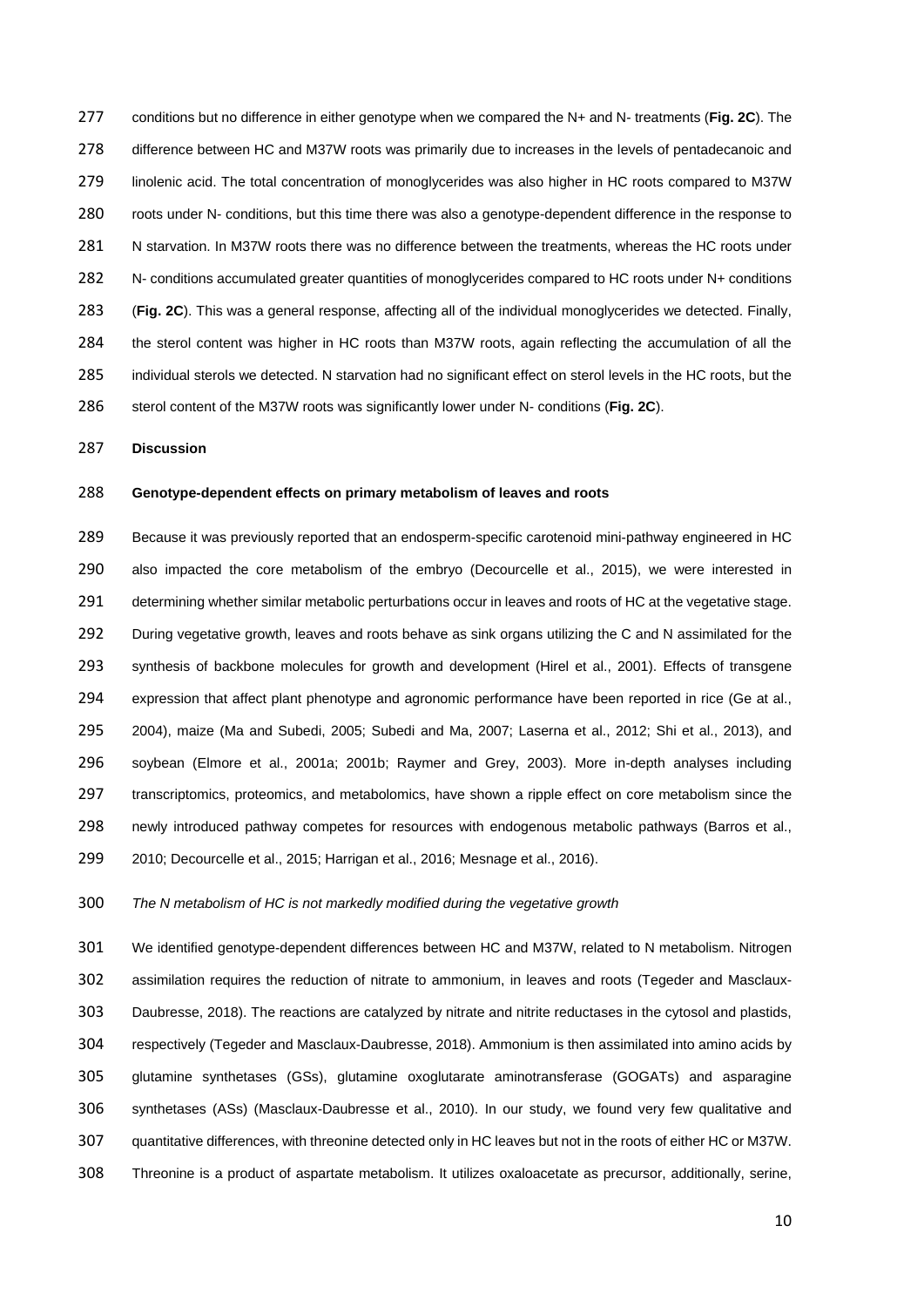glycine and threonine can be interconverted easily (Hildebrandt et al., 2015). No other amino acid derived from aspartate metabolism was detected in either HC or M37W, suggesting that threonine might be derived from the interconversion of glycine and serine and not from aspartate catabolism. Serine and glycine were detected at higher levels in HC leaves, but this difference was not statistically significant, likely due to a high interconversion rate of these amino acids to threonine. Serine was also detected in the roots of HC but not in M37W, and so was alanine. Amino acids can be translocated to roots during vegetative growth (Hirel et al., 2001). Some GS1 isoforms are found in the companion cells facilitating phloem loading for N translocation to sink organs and amino acid transporters have been characterized in Arabidopsis and *Petunia hybrida* (Tegeder and Masclaux-Daubresse, 2018). The increased levels of serine and alanine may be attributed in part to translocation of amino acids from HC leaves to roots to support root growth. Alternatively, *de novo* biosynthesis of these amino acids may also be possible, but this scenario seems less likely due to the high rate of precursors from the glycolytic pathway directed towards other metabolic pathways (please see effect on C primary metabolism below). Translocation of amino acids from leaves to roots during vegetative growth has been previously reported in Arapidopsis. Krapp et al., (2011) observed an increase in amino acids in Arapidopsis roots during N starvation. Although protein degradation might explain the response, the increased rate of root growth does not seem to support such a mechanism (Krapp et al., 2011).

 Individual responses of amino acids have been reported to be genotype-specific in maize, with quantitative and qualitative differences in the amino acid profile of genetically close or distant maize lines under particular environments, such as high N availability (Cañas et al., 2017, Schlüter et al., 2012). Barros et al (2010) reported that in kernels, the amino acid response of a Bt maize and an herbicide-resistant variety differed considerably when compared to the same isogenic counterpart. L-glutamine and valine were differentially regulated in Bt maize in contrast to tyrosine and L-tryptophan in the herbicide-resistant variety. However, the profile of differentially regulated amino acids turned out to be a one-year effect, and the authors concluded that the environment was the most important factor which overrode any possible effects of genotype. Manneti et al., (2006), also reported altered levels of amino acids in Bt maize kernels relative to the non Bt. Mesnage et al. (2016), reported that at least 20 amino acids were differentially regulated in the kernels of a glyphosate-tolerant maize compered to its parental line. Here, we observed few differences between the amino acid profiles of HC and M37W on N metabolism in leaves and roots.

 *The endosperm-specific metabolic intervention caused divergent patterns of sugar and lipid accumulation in vegetative tissues*

 Strong metabolic readjustments occurred in the primary metabolism of HC, with characteristic patterns of accumulation for C-containing metabolites. Both genotypes, employed glucose as the main source of energy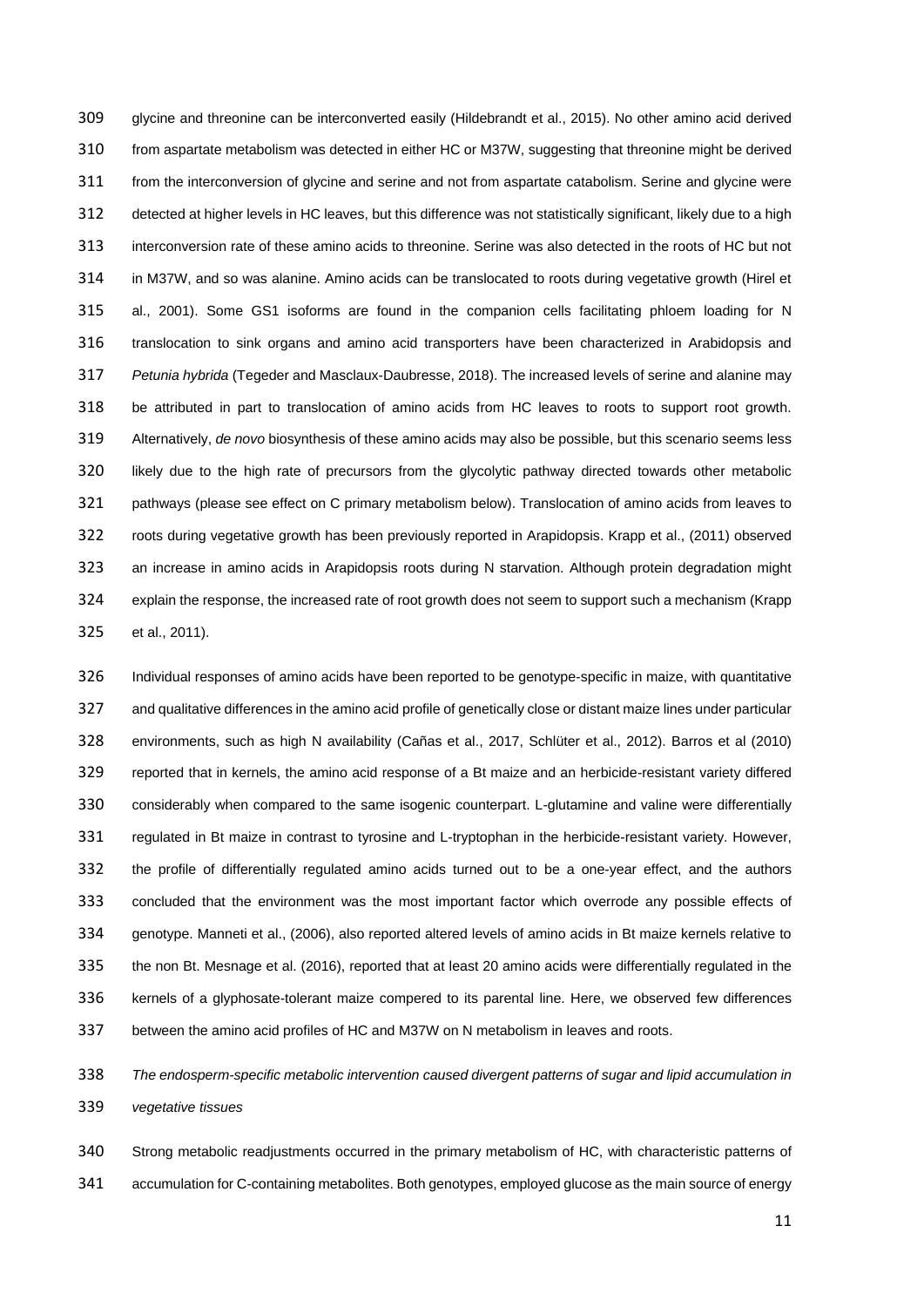and C skeletons for intermediate synthesis since glucose was not detected in the leaves, likely due to its depletion. Upstream the glycolytic pathway, a high flux of intermediates was diverted towards the synthesis of methyl-rhamnose and not sedoheptulose as in M37W. Free sedoheptulose functions as C storage in plants and can be later incorporated into the pentose phosphate pathway (Cowan, 2017), whereas rhamnose, which is an important cell wall component, is predominantly stored as a glycoside (Wang et al., 2008). The increased precursor demand for the synthesis of these metabolites reduced flux towards the end of the glycolytic pathway, impacting carotenoid synthesis. No previous quantification of these compounds had been done in the leaves of HC, because the carotenogenic mini-pathway introduced is endosperm specific, and thus, no significant changes were expected to occur in the leaves, (Zhu et al., 2008; Decourcelle et al., 2015; Zanga et al., 2016). Carotenoids in HC leaves might be downregulated as part of a trade off with the synthesis of sterols and lipids, which were not differentially regulated in HC, likely because sterols and fatty acids are incorporated into membranes as structural components during vegetative growth (Schaller, 2004; Ferrer et al., 2017). Similarly, the strong upregulation of fatty acids and monoglycerides in roots might be due to the high translocation rate of sucrose from leaves. Carbohydrates are synthetized in the leaves and sucrose is translocated to roots to support root growth during the vegetative stage (Zakhartsev et al., 2016). Although the levels of sucrose in HC leaves were not statistically different from those in M37W, HC showed a trend towards lower levels of sucrose (20% less).

## *Strong upregulation of energy metabolism is tissue specific*

 The most interesting metabolic adjustments in leaves were marked by a strong upregulation of the organic acids aconitate, itaconate and malate, which may reflect an imbalance in energy metabolism. Organic acids play multiple roles in plants, such as in the maintenance of the redox balance, production and consumption of ATP, and as pH regulators (Igamberdiev and Eprintsev, 2016; Ludwig, 2016; Igamberdiev and Bykova, 2018). In contrast, only aconitic acid appears to be differentially regulated in HC roots (82 % less). The reduced levels of this TCA-cycle intermediate might be related to an increase in propionic acid, which required high flux of succinyl-CoA derived from the TCA cycle. Aconitate, is an intermediate in the formation of isocitrate from citrate in the TCA cycle. We were not able to distinguish between *cis* and *trans* isomers, but it is likely that we identified *trans-*aconitate. The c*is* isomer appears as a low concentration intermediate, whereas *trans*-aconitate is a more stable isomer and can be stored in plant tissues (Igamberdiev and Eprintsev, 2016). Therefore, propionic acid might be produced at the expense of aconitic acid in roots. Similar alterations in TCA cycle intermediates have been reported in Bt-maize kernels, in which citric acid levels increased whereas levels of fumaric acid decreased (Piccioni et al., 2009). In contrast, a metabolic analysis in kernels of an herbicide-resistant maize showed that levels of organic acids from the early TCA cycle were reduced, but organic acids from the later part of the cycle increased (Mesnage et al., 2016). In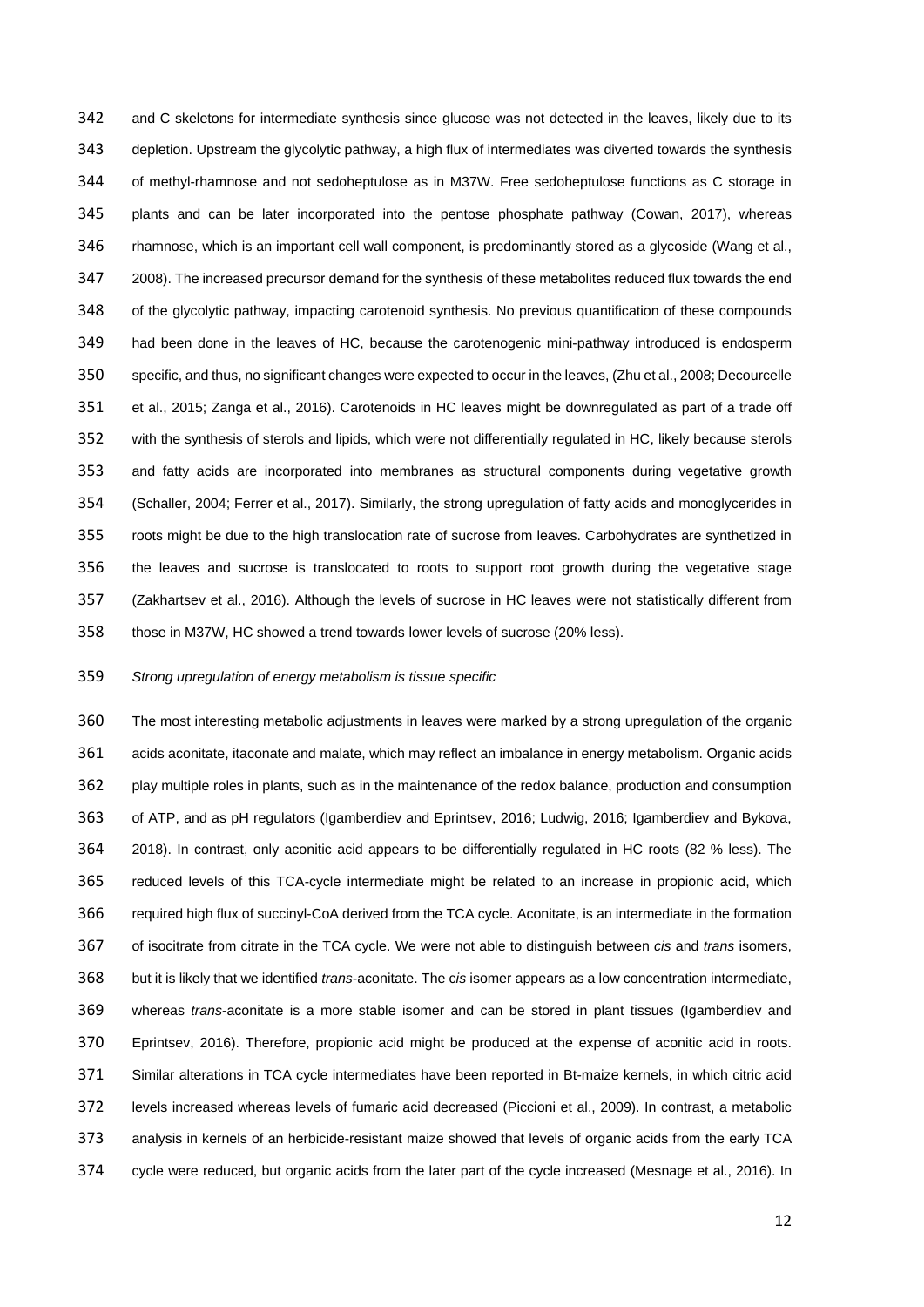HC kernels, however, no changes in organic acids were observed relative to M37W (Decourcelle et al., 2015).

377 The accumulation of aconitate in HC leaves suggests a reduction in the flow of intermediates downstream 378 the TCA cycle. In C<sub>4</sub> plants, malate is produced during photosynthesis and functions as shuttle for C and reducing equivalents between the mesophyll and the bundle sheath cells (Stitt and Zhu, 2014; Ludwig, 2016). The increased pool of malate in HC leaves (123 % more than M37W), was likely derived from photosynthesis. This scenario, however, might involve a low decarboxylation rate occurring in the bundle 382 sheath cells, where malate is decarboxylated to pyruvate to provide CO<sub>2</sub> for the synthesis of carbohydrates (Ludwig, 2016). Reduced decarboxylation of malate might partially explain the reduced pool of sucrose and fructose in HC, since less CO2 would be available for sugar synthesis in HC compared to M37W. It is unclear, however, what drives reduced malate decarboxylation rate. A possible explanation would involve an impairment in the 2-oxoglutarate\malate transporter localized in the chloroplast membrane of the bundle sheath cells (Taniguchi and Miyake, 2012). Alternatively, decreased activity (or levels) of the NADP-malic enzyme could be involved. In this scenario, the chloroplast would need to balance the production and consumption of energy (ATP) and reducing equivalents (NADPH) by dissipating the intermediate in excess (Kramer & Evans, 2011). The excess of malate would then be exported to the cytosol (Scheibe, 2019). Malate in the cytosol can be reconverted into oxaloacetate to generate NADH for nitrate reduction, it can be stored in the vacuole, it can be metabolized in the mitochondria to synthesize ATP (Scheibe, 2004) or it may be translocated through the phloem to the roots (Touraine et al*.*, 1992).

#### *Chlorophyll content is markedly reduced in HC leaves*

 Upregulation of aconitate came also at the expense of decreasing the availability of precursors for chlorophyll synthesis. The TCA-cycle intermediate 2-oxoglutarate is a precursor of glutamate, an amino acid required for chlorophyll synthesis through the intermediate 5-aminolevulinate (Gough et al., 2003). Interestingly, an earlier evaluation carried out with HC plants showed no differences between HC and M37W in terms of chlorophyll content (Zanga et al., 2016). In the earlier study, however, chlorophyll content was only estimated *in situ* using a SPAD-520 portable chlorophyll meter and no quantitative analysis was performed (Zanga et al., 2016). Although an impairment of the photochemical reactions that produces ATP and NADPH during photosynthesis would be expected, as chlorophyll is an important component of the reaction center of the photosystem II (PSII), no significant effects on the effective PSII quantum yield were reported for a maize line with reduced chlorophyll content (Schlüter et al., 2012). Similarly, Zanga et al. (2016) reported no significant differences in the photosynthetic rate and photosynthesis duration between HC and M37W. This suggest that the photosynthetic capacity of HC was not impaired by the decrease in chlorophyll.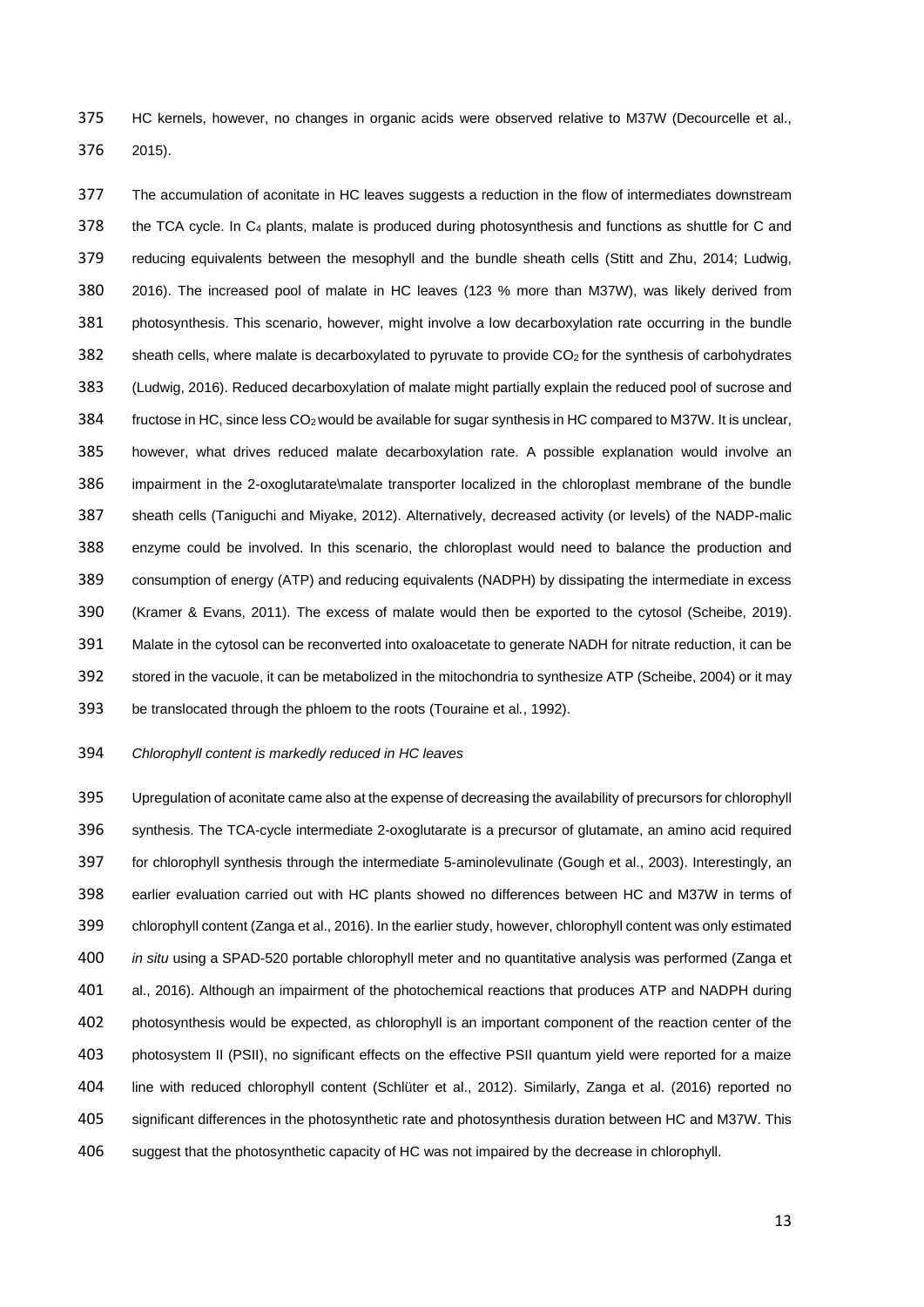#### **Nitrogen-dependent effects on C and N primary metabolism**

#### *Effect of limited N availability on N and P metabolism*

 Limited N availability impairs plant growth and metabolism (Amiour et al., 2012, Schlüter et al., 2012; 2013; Baek et al., 2019). Although HC and M37W shared common metabolic responses to low N availability, the two genotypes can be distinguished due to changes in specific metabolites. The synthesis of amino acids is strongly affected by reduced N availability, because in plants, nitrate and ammonium are reduced to amino acids (Tegeder and Masclaux-Daubresse, 2018). During vegetative growth, the amino acid profile of HC leaves was strongly affected by limited N supply, with significant qualitative and quantitative changes in all amino acids detected, but remarkably, no differential changes were observed in roots. In contrast, only two amino acids were differentially regulated in M37W leaves, but the effect might be related with an increase 417 of these amino acids in roots. These results suggest that during low N availability, the translocation of amino acids from leaves to roots in HC is reduced. Similarly to M37W in Arabidopsis, N starvation reduced the amino acid pool in the shoots, whereas these increased in the roots (Krapp et al., 2011). The authors suggested that the translocation of amino acids from shoots to roots under limited N supply, allowed root growth to continue under these circumstances (Krapp et al., 2011). In maize, Schlüter et al. (2012), reported amino acid decrease in maize leaves during vegetative growth under short and long N starvation, with characteristic individual responses of amino acids shown by different genotypes. Alanine, serine, glycine, aspartate, asparagine, threonine, and glutamate were significantly downregulated in the A188 genotype, whereas the same amino acids were either upregulated or remained unaltered in the B73 genotype (Schlüter et al., 2012). Similarly, Amiour et al., (2012) observed that 18 amino acids (out of 22) were decreased from 4- to 37-fold during the vegetative growth of maize plants under low N. Similar results have been observed also in tobacco (Fritz et al., 2006), and tomato (Gil et al., 2020). These studies, however, did not investigate changes in roots.

 Krapp et al. (2011) reported up to 80 % decrease in phosphate in response to limited N supply in Arabidopsis shoots, but interestingly, in roots, phosphate increased up to 300%. In maize, it has been reported that phosphate is the metabolite with the strongest increase in leaves under low-N (Schlüter et al. 2012, 2013) and similar results were reported for radish shoots after 7 days of N starvation (Baek et al., 2019). However, in the study of Schlüter et al. (2012), the authors suggest that it cannot be ruled out that the high phosphate concentration in leaves was caused by comparably high inorganic phosphate supply in the nutrient solution and the length of the experiment.

*Effect of limited N availability on sugar metabolism*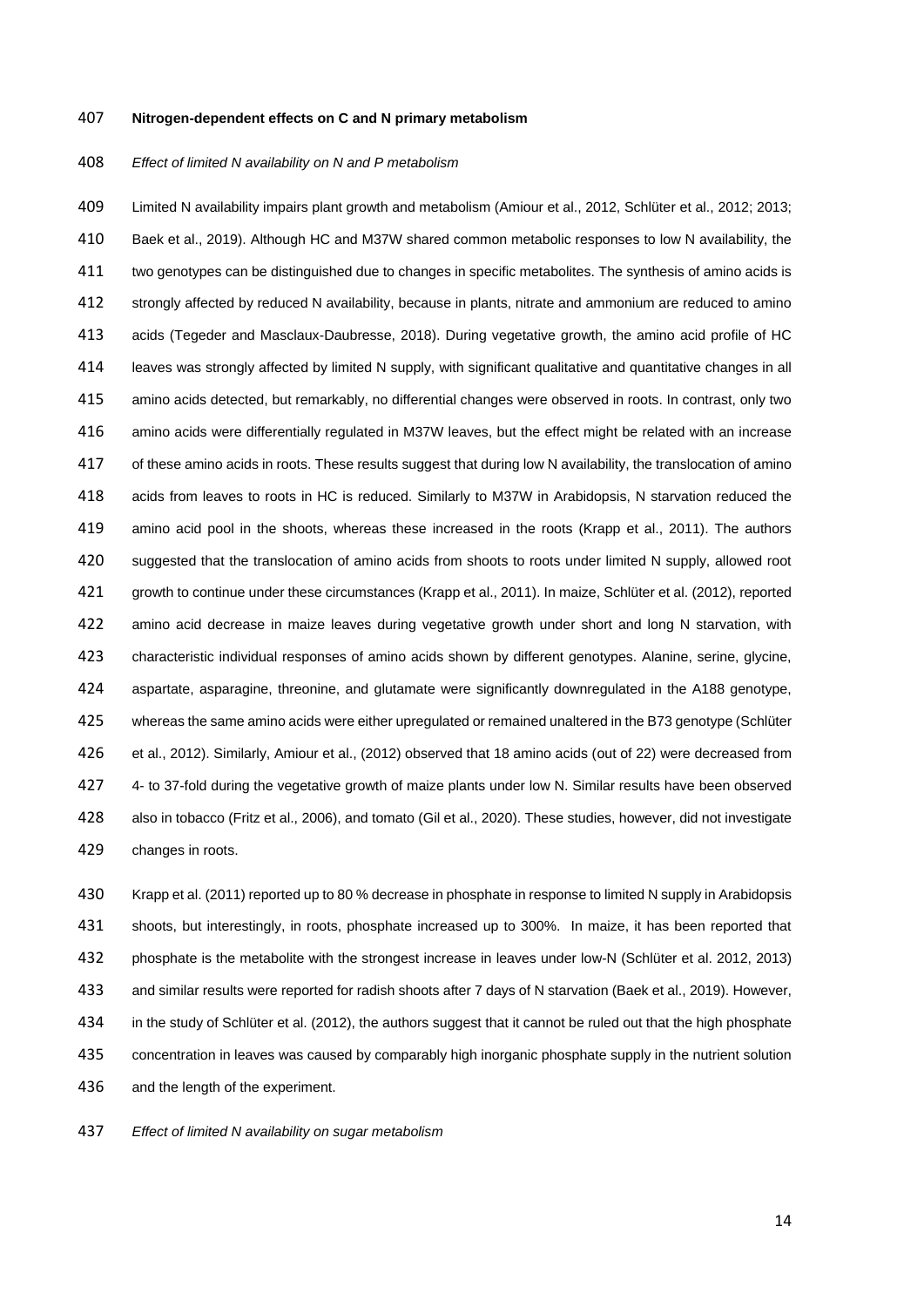Carbon and N metabolism are highly interconnected (Fait et al., 2018, Stitt and Krapp, 1999) with C molecules functioning as skeletons for the formation of N-containing molecules (Hirel and Lea, 2001). A strong correlation between reduced N supply and increased availability of C-containing primary metabolites such as sugars, sugar alcohols, lipids, and organic acids has been reported in Arabidopsis, maize and radish sprouts (Krapp et al., 2011; Schlüter et al., 2012; 2013; Baek et al., 2019). M37W and HC leaves had divergent patterns of accumulation for these groups of metabolites. Glucose was the only soluble sugar increased in both genotypes, whereas as for other glycosides, sugars, and sugar alcohols were either increased or decreased. In roots, however, the sugar profiles were more similar. In Arabidopsis and radish, an increase in the content of soluble sugars was measured in the shoots and roots after 2 days of N starvation. Glucose and fructose increased in both shoots and roots (Krapp et al., 2011), and in radish sprouts similar results were found for shoots (Baek et al., 2019). For these species, the response of these sugars has been correlated with a decrease of amino acids, which would decrease the demand for C skeletons for amino acid biosynthesis (Obata and Fernie, 2012, Baek et al., 2019). Following this line, the increased levels of glucose and fructose we measured in HC and M37W in response to low N availability might be related to the decrease of several amino acids, which reduced the demand for C skeletons provided by glycolysis. However, our results, are inconsistent with the response observed in leaves of maize plants grown under limited N supply. Schlüter et al. (2012; 2013) reported decreased levels of glucose and fructose, and similarly Amiour et al. (2012). In these studies, however, other sugars and sugar alcohols either increase or decrease, for instance, sugars from the raffinose group were increased (Schlüter et al., 2012; 2013), and lactose, mannose, pentitol and sorbitol were decreased (Amiour et al., 2012).

#### *Effect of limited N availability on lipid metabolism*

 Decrease in the content of fatty acids was observed in the leaves of both genotypes, although M37W had far more fatty acids decreased. Since fatty acid synthesis requires successive incorporations of acetyl-CoA in the plastid (Ohlrogge and Browse, 1995), downregulation of these metabolites would decrease the demand of assimilates. The decrease in medium- to long chain fatty acids (up to C26) in M37W partly coincides with the findings of Schlüter et al. (2012; 2013), in which fatty acids of up to C18 were downregulated under low N, whereas no changes were observed for longer fatty acids. In contrast, the effect of limited N on the fatty acid composition of HC was minimum, with changes only in pentadecanoic acid (increase) and palmitic acid (decrease), which indicates a low demand for acetyl-CoA, which in turn might have contributed to the increase in fructose and glucose availability. In roots, the response of HC, but not M37W, coincides with the findings of Krapp et al. (2011) in Arabidopsis, in which linolenic acid was upregulated in the roots under N starvation.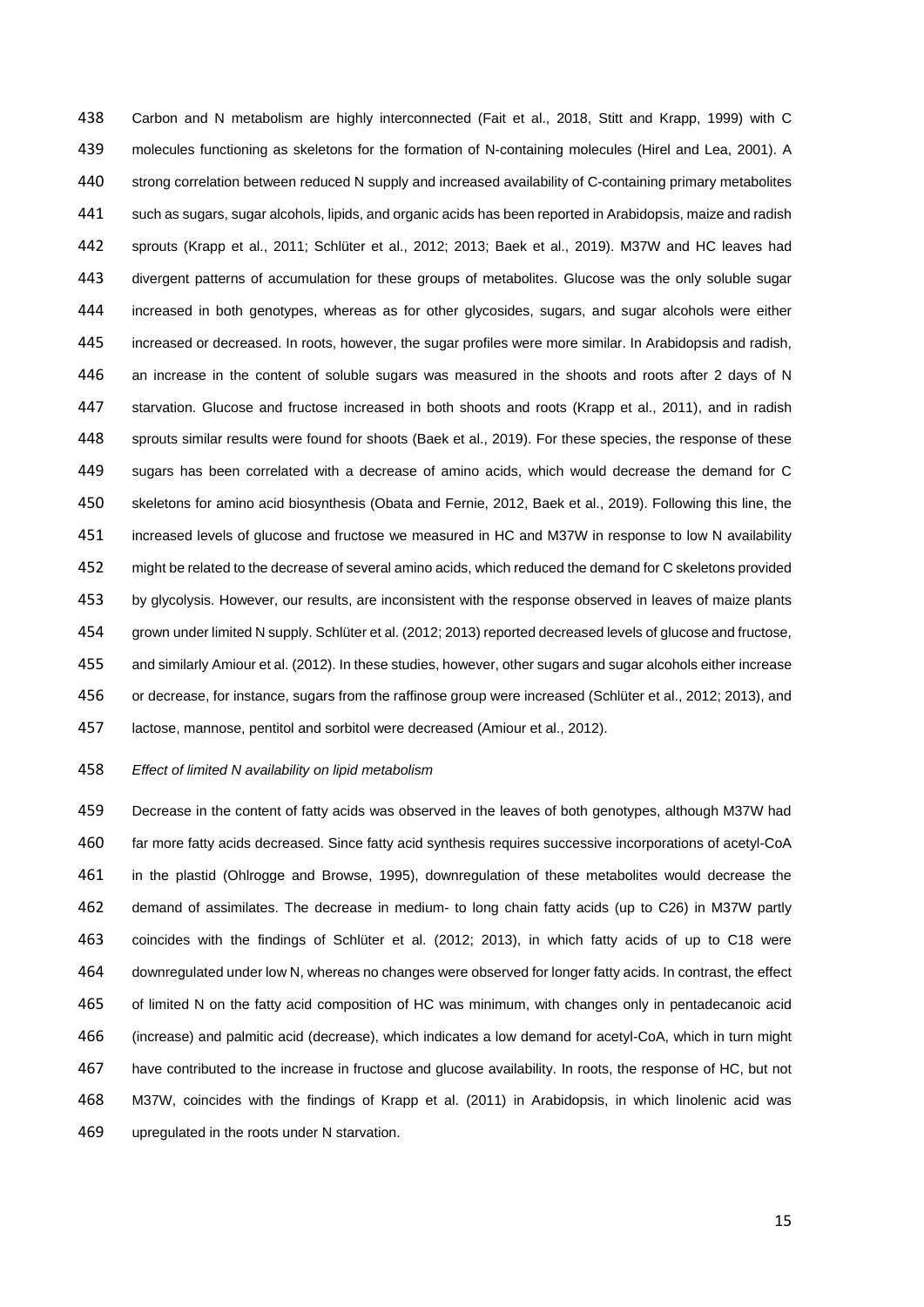The increased availability of soluble sugars under N limitation influenced other metabolic pathways that also use glycolytic intermediates as precursors. Free sterols, which are synthesized through the mevalonate pathway from isopentenyl diphosphate using pyruvate as a precursor (Ferrer et al., 2017), decreased in both genotypes, although the sterol profile under low N differed qualitatively in the two genotypes. Stigmasterol and β-sitosterol were detected in M37W, whereas in HC, stigmasterol was not detected. In radish sprouts growing under contrasting N levels, however, no distinguishable difference was found in the levels of sterols (Baek et al., 2019). Other studies in maize at the vegetative stage, however, did not report changes in sterol content under low N (Schülter 2012; 2013; Amiour et al., 2012).

# *Effect of low N supply on organic acids*

 Surprisingly, the metabolic signature of organic acids in HC leaves was not altered under low N supply. In M37W the impact was minimal with only a significant decrease in maleic acid, although a trend towards decrease was also observed for itaconic and malic acids. We measured a decrease of organic acids of the TCA cycle in M37W roots, but an increase in HC. This response in HC is different from the general trend reported for maize grown under low N, in which a decrease in the amount of several TCA cycle organic acids occurs (Amiour et al., 2012; Schlüter et al., 2012). Malate concentration in leaves is severely reduced under low N (Amiour et al., 2012; Schlüter et al., 2012), as well as aconitate, citrate and fumarate (Schlüter et al., 2012). Schlüter et al. (2012) correlated the strong response of malate with the decrease in C and N 487 assimilation, which would reduce the demand for malate as the main C<sub>4</sub>-specific shuttle in maize and as a pH regulator during nitrate reduction (Tschoep et al., 2009; Schlüter et al., 2012). Similarly, Baek et al. (2019) reported a significant decrease in TCA cycle organic acids in radish sprouts under N starvation. In contrast, in Arabidpsis leaves and roots, organic acids show an increasing trend in response to N starvation, although amino acids decreased (Krapp et al., 2011). The increased pool of malate was assumed to contribute to the synthesis of amino acids through the TCA cycle, which would provide the 2-oxoglutarate moiety. However, in our study amino acids decrease in both genotypes, but far more in HC. Therefore, it is unlikely that organic acids were contributing to amino acid synthesis.

*Effect of low N supply on chlorophyll and carotenoid content*

 Chlorophyll content in leaves is an indicator of N content in plants (Zhao et al., 2005). Photosynthesis is one 497 of the first process to be impacted by low N supply since the later results in a decline in the content chlorophyll (Zhao et al., 2005). Our results are consistent with the finding of Zanga et al, (2016), in which the levels of chlorophyll in HC and M37W were lower than in non-fertilized plants. Similar results have been reported in other studies with maize (Amiour, et al., 2012; Schlüter et al., 2012), wheat (Heyneke et al., 2017) and radish sprouts (Baek et al., 2019). Our findings suggest that HC might have lower amount of photosynthetic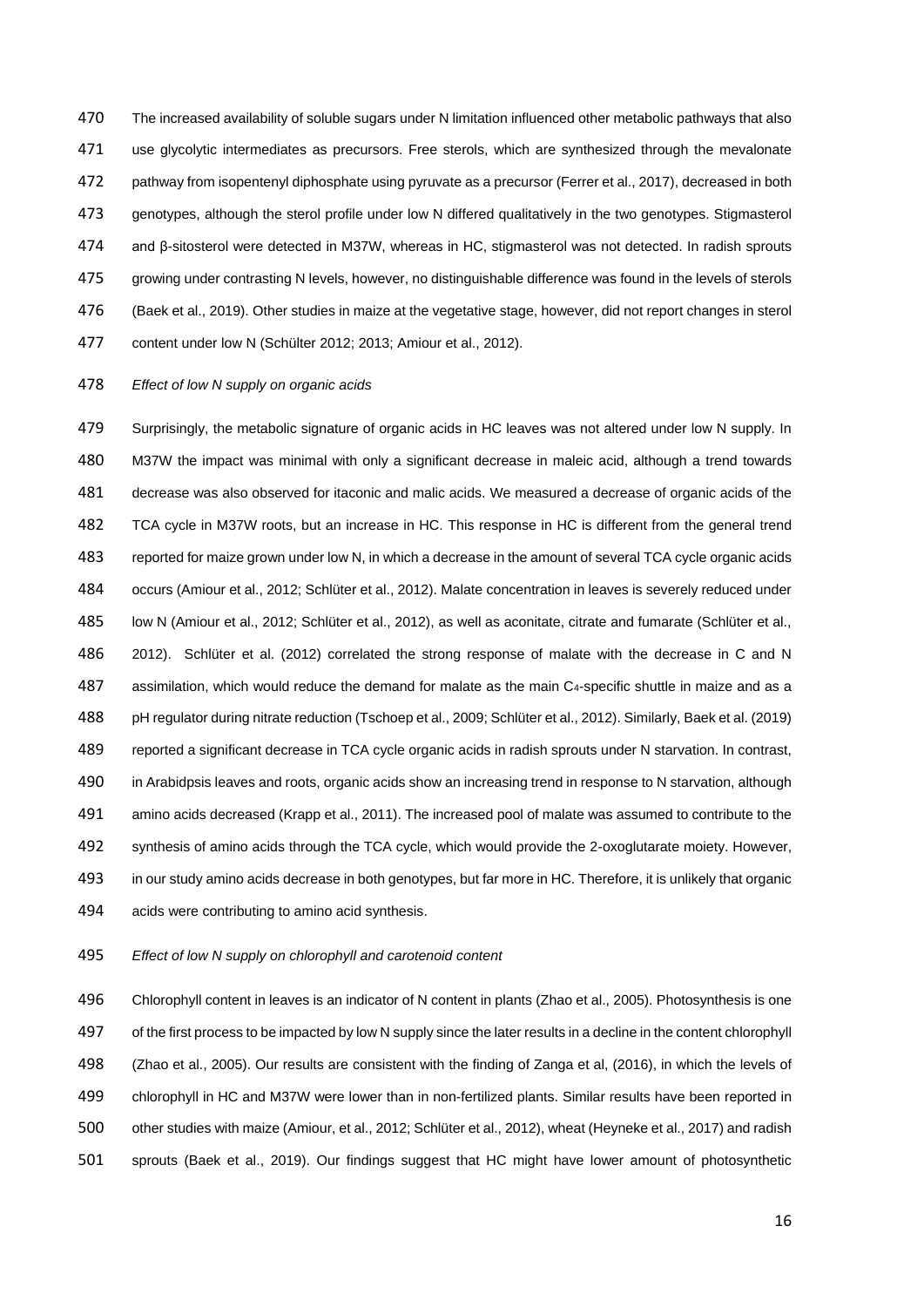apparatus of which chlorophyll is part. Zanga et al., (2016) reported that the duration of HC photosynthesis was similar for fertilized and non-fertilized plants. Schlüter et al. (2012) reported that the effective PSII quantum yield of maize leaves was only slightly affected under low N, despite the reduced levels of chlorophyll. The authors indicated that the remaining PSII reactions centers were intact suggesting that the remaining PSII in HC might be fully functional.

 In addition to reduced chlorophyll levels, reduced carotenoid content as a response to N limitation has been reported in rice, sorghum. sweet potato leaves, and radish sprouts (Huang et al., 2004; Zhao et al., 2005; Wei et al., 2015; Baek et al, 2019). In our study, the carotenoid content in leaves of M37W was also found to be severely affected by low N availability. The reduction of carotenoids might be related to the decrease in chlorophyll content, which might also reduce the demand for accessory pigments (Baek et al, 2019). The decrease in sterols and carotenoids in M37W might be interconnected, since there is a simultaneous translocation of prenyl diphosphates between the mevalonate pathway in the cytosol and DXS pathway in the plastids (Bick and Lange, 2003). Remarkably, carotenoids were not altered by low N availability in HC leaves. However, even under high N the chlorophyll and carotenoid levels in HC were lower than those in M37W, and therefore the demand for accessory pigments was lower and could be satisfied even at low N.

## **Interactive effects of genotype and N supply on primary metabolism of leaves and roots**

 An earlier evaluation between HC and M37W found them indistinguishable in terms of agronomic performance under high as well as low N (Zanga et al., 2016). Our study, however, represents a more in- depth analysis of the metabolic readjustments experienced by the vegetative tissues of HC because of the introduced endosperm-specific carotenogenic mini-pathway. Despite their common response under limited N supply, there were specific patterns of metabolite accumulation in HC vegetative tissues that can be attributed to an interactive effect of genotype and N supply.

 Interactive effects of genotype and environmental stress on the amino acid content were reported in Bt rice. In response to drought amino acid content in Bt rice increased relative to the isogenic counterpart (Jiang et al., 2018). In our study, a shift in the allocation pattern of N into amino acids was observed in leaves of HC and M37W. However, the fact that amino acids from two different metabolic pathways, namely alanine and GABA, were more reduced in HC (45% less than in M37W), suggests strong control mechanisms operating at different points of HC metabolism. Multiple studies reported high stability in the content of glutamate even under N starvation since it has an important role as the amino group donor for the synthesis of GABA and other amino acids (Fritz et al., 2006, Krapp et al., 2011). Glutamate was below the limit of detection in HC leaves and roots, but the high levels of aconitate and itaconate, suggest a strong regulation in the TCA cycle that keeps levels of these organic acids high even at the expense of precursors, such as 2-oxoglutarate,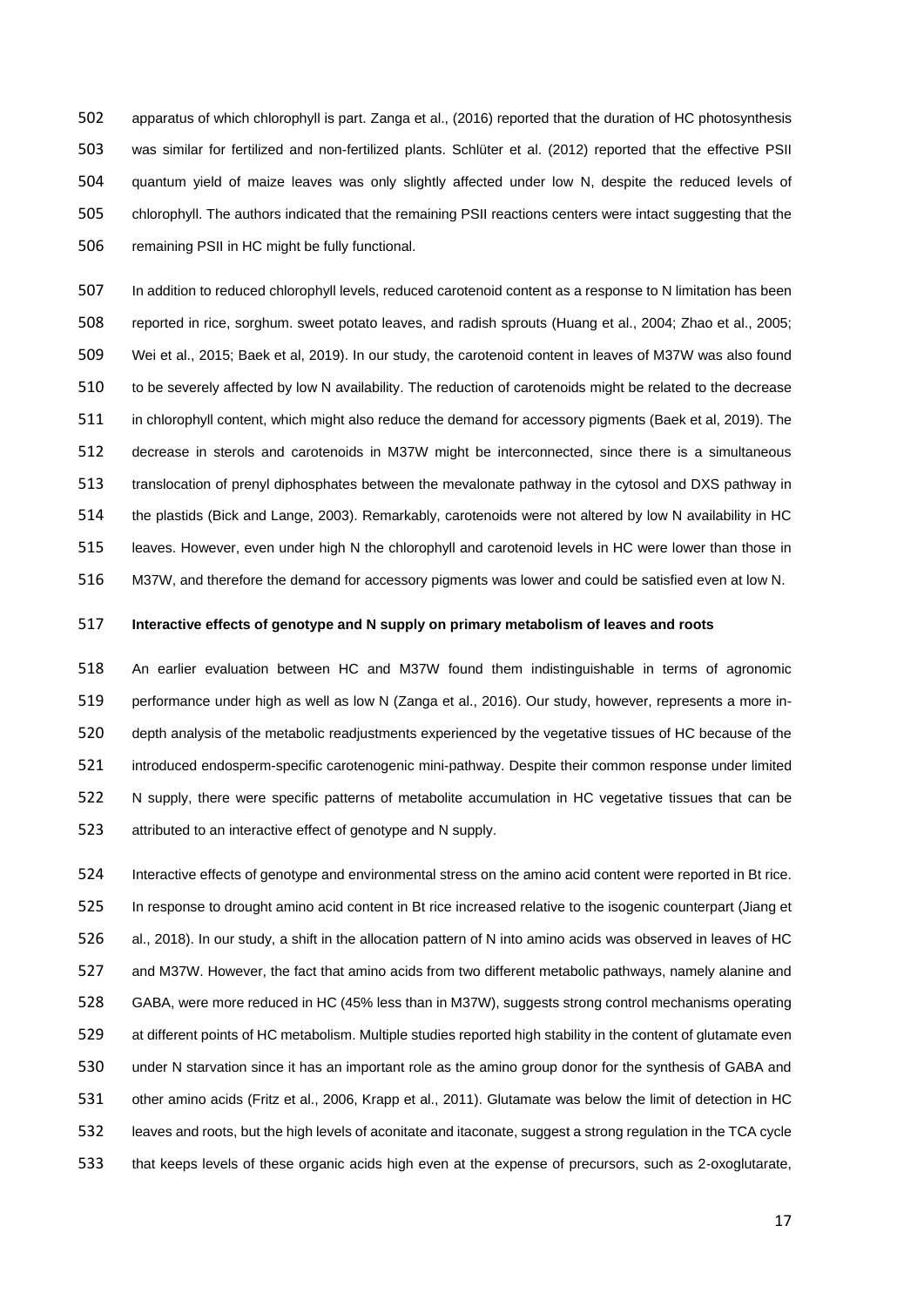utilized in the synthesis of essential amino acids (Hildebrandt et al., 2015). In M37W, however, all TCA cycle intermediates detected under high N were depleted, likely to support amino acid synthesis (Krapp et al., 2011; Hildebrandt et al., 2015). Downregulation of amino acids in HC roots was minimal even under low N. with serine levels remaining unaltered. Serine, glycine, and threonine can be easily interconverted (Hildebrandt et al., 2015), and threonine can enter into the TCA cycle after its conversion to oxaloacetate (Kirma et al., 2012). The use of amino acids as a source of C skeletons and energy occurs especially under conditions of low carbohydrate availability (Araújo et al., 2011, Kirma et al., 2012)

 The high accumulation of malate, aconitate, and itaconate also suggests a strong control mechanism to deliver precursors derived from glycolysis towards the TCA cycle, since downregulation of these acids is a common response to N deficiency observed in maize (Amiour et al., 2012; Schlüter et al., 2012, 2013), and it was also observed in M37W in our experiments. This particular response observed in HC was accompanied with a strong decrease of campesterol, β-carotene and a number of long-chain fatty acids, all of them requiring precursors from the last steps of the glycolytic pathway, although their synthesis is compartmentalized in different structures. Levels of organic acids were high also in HC roots. Krapp et al., (2011) also observed high accumulation of organic acids in both shoots and roots of Arabidopsis after 10 days of N starvation. Malate was considered to contribute to the elevated levels of GABA found in roots, but contribution of malate in amino acid synthesis seems unlikely to be the reason in our experiments, since GABA was not detected in the roots of either HC or M37W.

 The flow of precursors was also regulated in the early reactions of glycolysis, since methyl-rhamnose levels decreased, but interestingly, in addition to TCA acid cycle, oxalic acid levels were not reduced under low N. Zhang et al. (2005) reported an increase in oxalic acid content with increasing nitrate levels in spinach, thus, oxalic acid content might have been expected to decrease in HC under low N but instead it remained unaltered. The strong regulation of oxalic acid might be linked to ion balances or calcium regulation (Nakata, 2003; Franceschi and Nakata, 2005; Igamberdiev and Eprintsev, 2016). Oxalate can be present in soluble form or as calcium oxalate crystals. The latter enables the plant to balance calcium levels in the cells by its storage in vacuoles, thus preventing the increase of calcium levels in other compartments (Franceschi and Nakata, 2005). Alternatively, as shown in Arabidopsis, oxalate can be reincorporated in metabolism through its transformation to oxalyl-CoA by an oxalyl-CoA synthetase (Foster et al. 2012, Igamberdiev and Eprintsev. 2016).

 Soluble sugars are key metabolites in the provision of C skeletons and energy production required in the synthesis of different metabolites. Although sugars decreased in both genotypes, in HC the levels of sucrose, fructose and glucose decreased even further, up to 70% less compared to M37W. Under high N supply, differences in sugar levels between in HC and M37W were not statistically significant, but under low N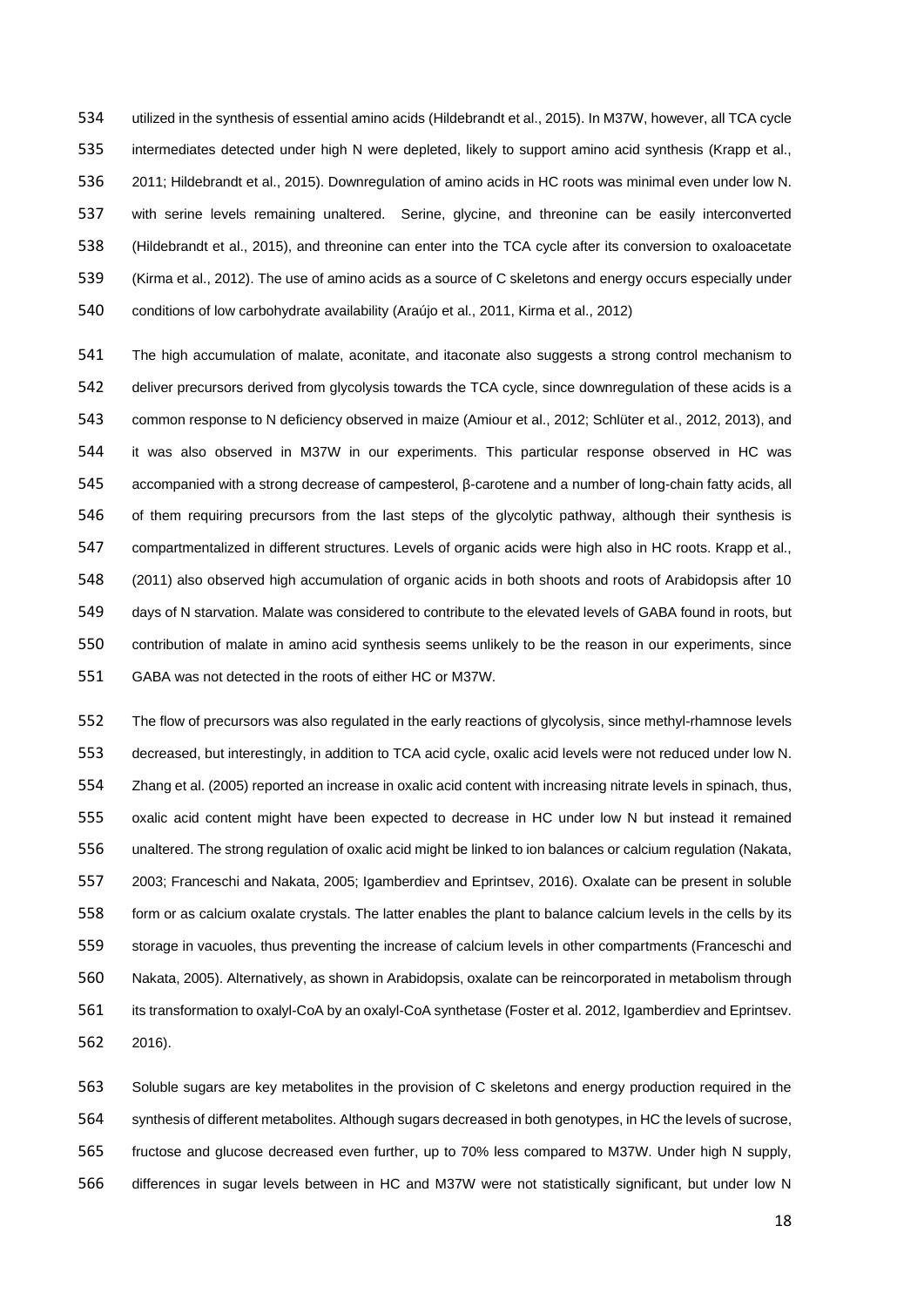availability differences became statistically significant. Differences in soluble sugars were consistently observed in the leaves between Bt maize and its near isogenic line grown under high N, although the trend was towards increase (Barros et al., 2010). In HC roots, however, sucrose levels were similar to M37W. Likely there was high translocation of sucrose from leaves to roots, and it might have contributed to the high levels of medium- and long-chain fatty acids, as well as monoglycerides found in HC roots.

 It is difficult to understand the metabolic readjustments in HC leaves and roots in connection with the engineered carotenoid biosynthesis in the endosperm as we had earlier confirmed absence of transgenic mRNA in leaves and roots. Most studies on metabolic disturbances caused by the direct insertion of exogenous genes focus on Bt or herbicide-resistant maize, in which the engineered trait is expressed constitutively during the life cycle of the plant and can be attributed to the competition for limiting resources between endogenous and heterologous pathways. In kernels of Bt maize, levels of sugars and sugar alcohols were higher compared to its isogenic counterpart, and no differences were found in organic acids (Barros et al., 2010). Similarly, Manneti et al. (2006) reported altered levels of amino acids in kernels of Bt maize relative to the non-Bt maize. In contrast, in kernels of an herbicide-resistant maize, organic acids from the early TCA cycle (citrate) increased, but organic acids from the later part of the cycle (malate) decreased (Mesnage et al., 2016). Similarly, sugars were lowered in Bt maize kernels compared to the non Bt, citric acid increased but no other organic acid decreased (Piccioni et al., 2009). These studies suggest that changes in the metabolic flow of TCA cycle and carbohydrate metabolism are consistently observed in these plants, but the origin of these alterations was not elucidated. Additionally, these studies were conducted with plants grown under an optimal N supply, and therefore, the extent to which their metabolism could be readjusted when N is limited remains unknown. In HC, the engineered carotenogenic pathway is not expressed constitutively, and therefore it is unlikely that the metabolic adjustments observed in HC at the vegetative stage arise due to resource competition between the endogenous and introduced pathways.

# **Reprogramming of the primary C metabolism in HC during vegetative growth is consistent with the increased precursor demand during grain filling**

 Our results strongly suggest that a trade-off occurred between the synthesis of organic acid intermediates of the TCA cycle and the synthesis of carotenoids and chlorophylls in HC. Although compartmentalized in different cellular structures, the biosynthetic pathways leading to these metabolites compete for common precursors derived from glycolysis in the cytosol. Our results are, however, a snapshot of the metabolic status of HC plants at a specific developmental stage. The metabolic profile of plants is known to differ considerable at different developmental stages, due to the shifting of leaves from sink to source organs during the kernel-filling period (Hirel et al., 2005a; 2005b, Krapp et al., 2011; Amiour et al., 2012; Heyneke et al., 2017). Amiour et al. (2012) observed divergent patterns of metabolite accumulation between maize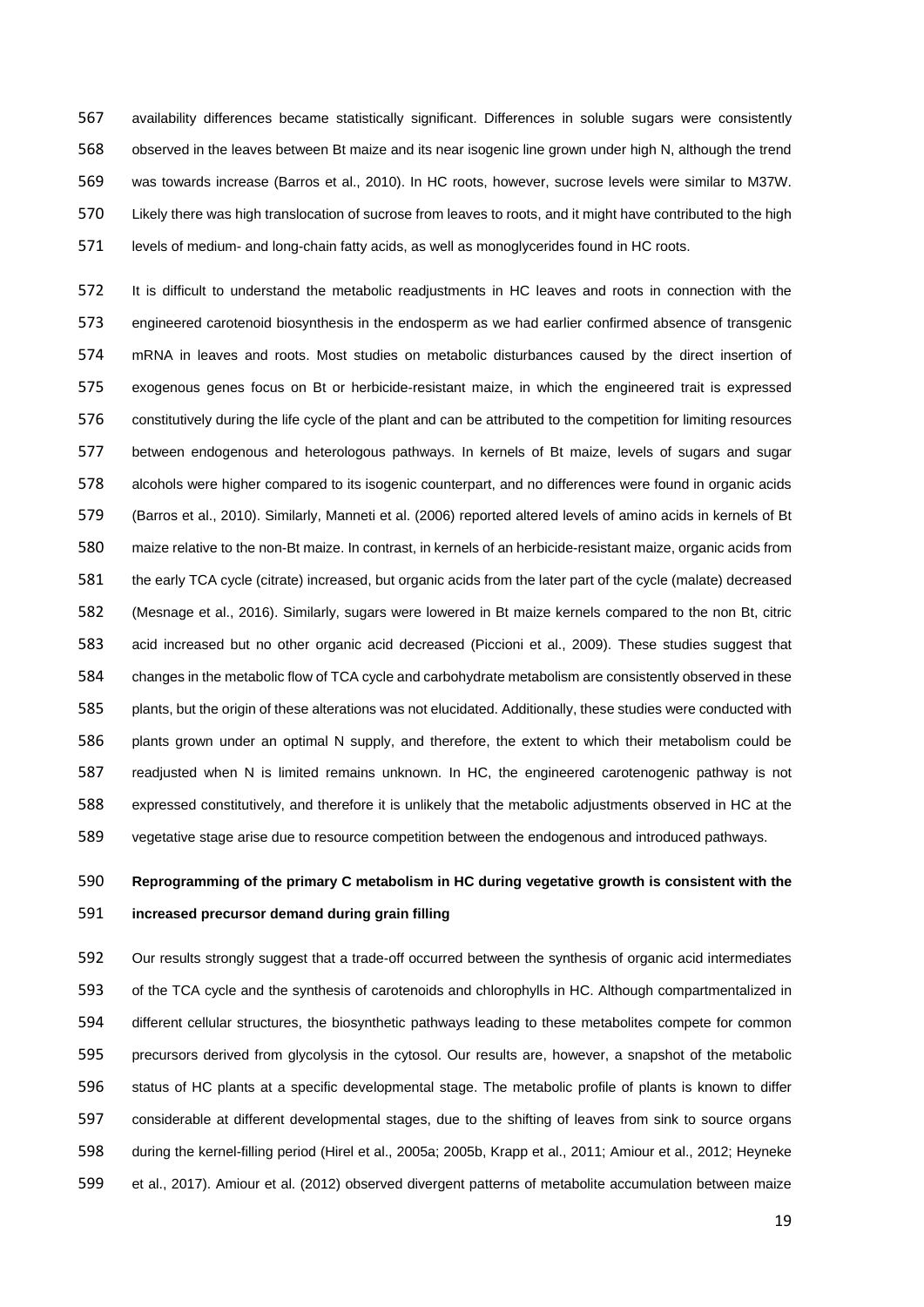leaves during vegetative growth and kernel filling, which were characterized by a strong depletion of soluble carbohydrates and TCA cycle intermediates such as sucrose and aconitate, respectively. Similarly, in wheat leaves, glucose, fructose, and amino acid levels decreased during grain filling (Heyneke et al., 2017). It could be expected then that the metabolic profile of HC changes at later developmental stages, mainly due to a reallocation of the metabolites accumulated during vegetative growth that will support grain synthesis. Thus, at grain filling, the expression of the endosperm-specific carotenoid pathway in HC is expected to impact primary metabolism, since precursors for the introduced pathway need to compete with native pathways (Sandman, 2001).

 Since the extended carotenoid production in the endosperm is supported by an increased precursor supply, our results allow us to propose candidates for future remobilization during grain filling from source leaves to sink organs. Although sucrose is the main exported sugar (Zakhartsev et al., 2016), the low content of this metabolite in HC leaves would not support the increased demand of precursors needed in the kernel. This is in line with the findings of Decourcelle et al, (2015), in which the sucrose content in kernels was high but the activities of sucrose synthase (EC 2.4.1.3) and UDP-glucosyl transferase (EC 4.1.2.13) were low, suggesting a minor contribution of sucrose to glycolysis in the kernel. The same authors suggested that the C supply in HC kernels could then be provided by the import of glucose and fructose. In our study, glucose was found to be depleted at high N and fructose was decreased in HC compared to M37W, thus, their import to kernels might be limited, although it cannot be excluded. Alternatively, based on our results, we suggest that the excess of malate, aconitate and itaconate accumulated in leaves during the vegetative growth of HC could be reallocated to kernels during grain filling and used as an alternative source of C and energy. High content of malate and aconitate have been reported in the phloem exudates of wheat and maize (Palmer et al., 2014; Yesbergenova-Cuny et al., 2016; Heyneke et al., 2017) indicating that TCA-cycle intermediates can be transported to developing seeds and used to provide C skeletons and energy (ATP and NADPH) for the synthesis of other metabolites (Araujo et al., 2011; Heyneke et al., 2017). Indeed, malate is known to be a good source of C to support the synthesis of fatty acids in castor endosperm, which is known to accumulate high levels of fatty acids (Smith et al., 1992). More recently, a metabolomic and fluxomic study in maize showed that malate can be actively use as a source of carbon, energy and reducing power in fatty acid synthesis in the maize embryo (Cocuron et al., 2019). Thus, in our model malate is decarboxylated in the cytosol and provides the extra pyruvate needed to support the increased demand of precursors for carotenoid, sterol, and fatty acid synthesis. Aconitate and itaconate enter the TCA cycle and provide the additional ATP and NADPH (Araujo et al., 2011; Heyneke et al., 2017). Indeed, Decourcelle et al., (2015) suggested than an alternative route for pyruvate formation that by-passes pyruvate kinase catalysis could be taking place in HC kernels. Although their model was based on the use of imported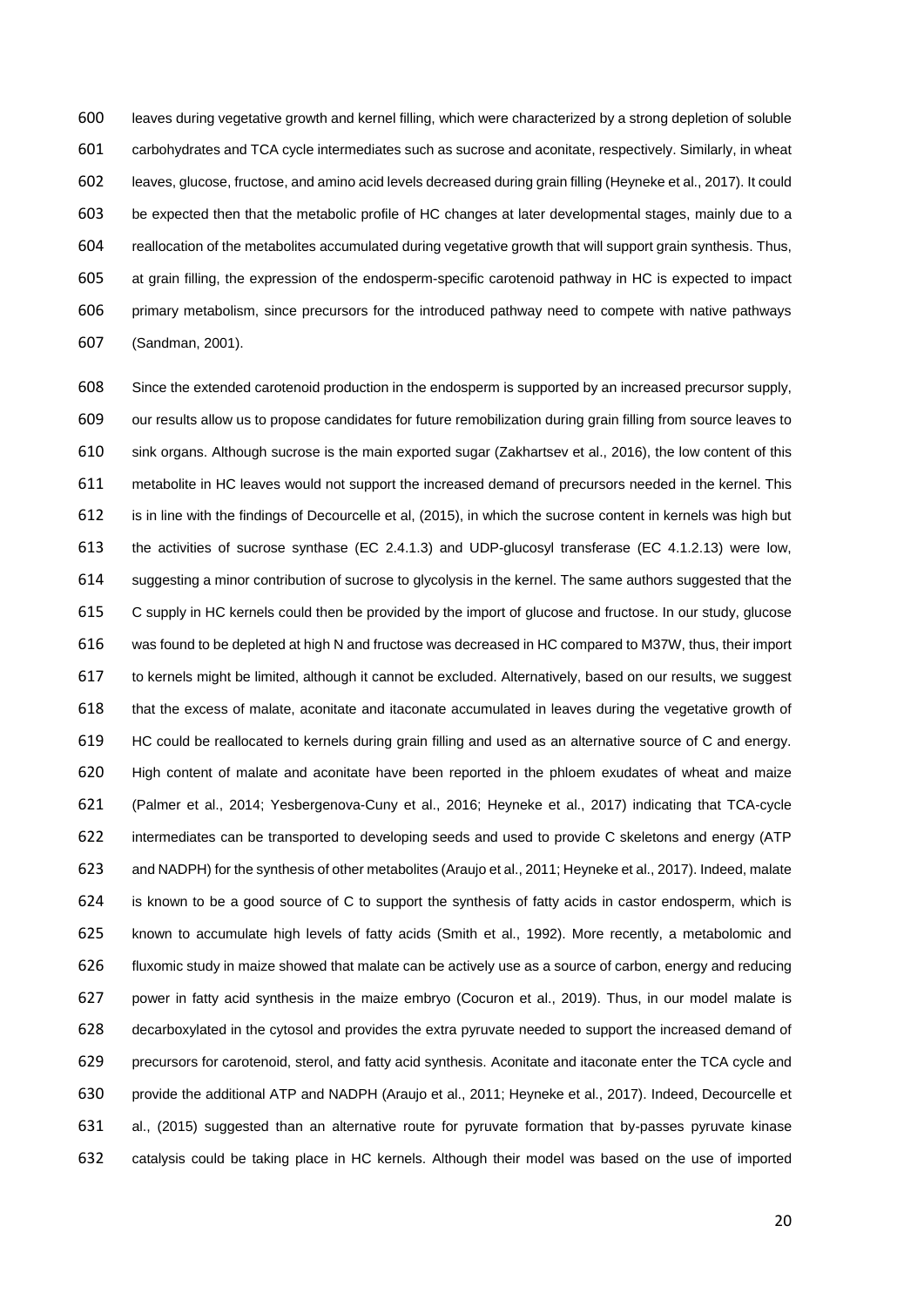glucose and fructose, they further suggested than a cytosolic NADP-malic enzyme might be involved in the alternative route, since a NADP-malic enzyme has been reported to be exclusively expressed in maize embryos and roots (ZmCytNADP-ME) (Detarsio et al., 2008). Thus, the two models are not mutually exclusive.

#### **Transgenerational priming induced by metabolic reprogramming**

 Decourcelle et al. (2015) demonstrated that the expression of carotenogenic genes in the endosperm of HC led to metabolic changes also in the embryo. The authors suggested that the increased demand of metabolite precursors in the kernels due to the extended biosynthetic capacities was provided by the import of fructose and glucose from source leaves Our results show that the expression of carotenogenic genes in the endosperm elicited metabolic readjustments in vegetative tissues well in advance of flowering, pollination, and seed formation. The differentially accumulated molecules are primary metabolites that can be channeled to any direction to supply C skeletons and ATP, and therefore can play a pivotal role in the C supply during seed development. Vegetative tissues of HC plants do not express the engineered carotenogenic mini-pathway and expression of transgenes at the mRNA level was neither observed in leaves nor roots, which suggests that the differentially expressed metabolic profile could not have arisen from metabolite competition between endogenous and the engineered pathways. Alternatively, the metabolic response in HC was initiated well in advance of seed formation. This suggests that vegetative tissues were primed for the upcoming demand of metabolite precursors imposed by seed development. The experience of a stimulus that indicates future stress can prime or prepare plants for an improved response when the new challenge is encountered (Bruce et al., 2007; Hilker et al., 2015). Several biotic and abiotic factors function as elicitors of primed responses in plants, such as herbivore or pathogen attack, and environmental factors such as drought, high temperature and cold (Bruce et al., 2007; Kinoshita and Seki, 2014; Pastor et al., 2014). Schwachtje et al., (2019) postulated that metabolic disturbances in themselves can function as priming elicitors. Changes in metabolite concentrations, metabolic fluxes or metabolite ratios that become apparent in the sizes of the metabolic pools, implies the transition of an initial metabolic state into a stress- induced state (Schwachtje et al., 2019). Induced changes in the metabolic profile are believed to represent a metabolic imprint or stress memory of prior disturbances and these can prime plant responses to subsequent stresses (Gamir et al., 2014; Hilker et al., 2015; Schwachtje et al., 2019). The underpinning mechanisms would include epigenetic modifications, changes in gene expression, changes at the physiological and metabolic levels, (Bruce et al., 2007; Sahu et al., 2013; Hilker et al., 2015; Turhut-Kara et al., 2020). These modifications could be transmitted to the next generations that are likely to experience the same conditions through the germ cells (Galloway and Etterson, 2007; Paszkowski and Grossniklaus, 2011; Holeski et al., 2012; Jablonka 2012; Chen and Arora, 2013; Saavides et al., 2016; Zheng et al., 2017;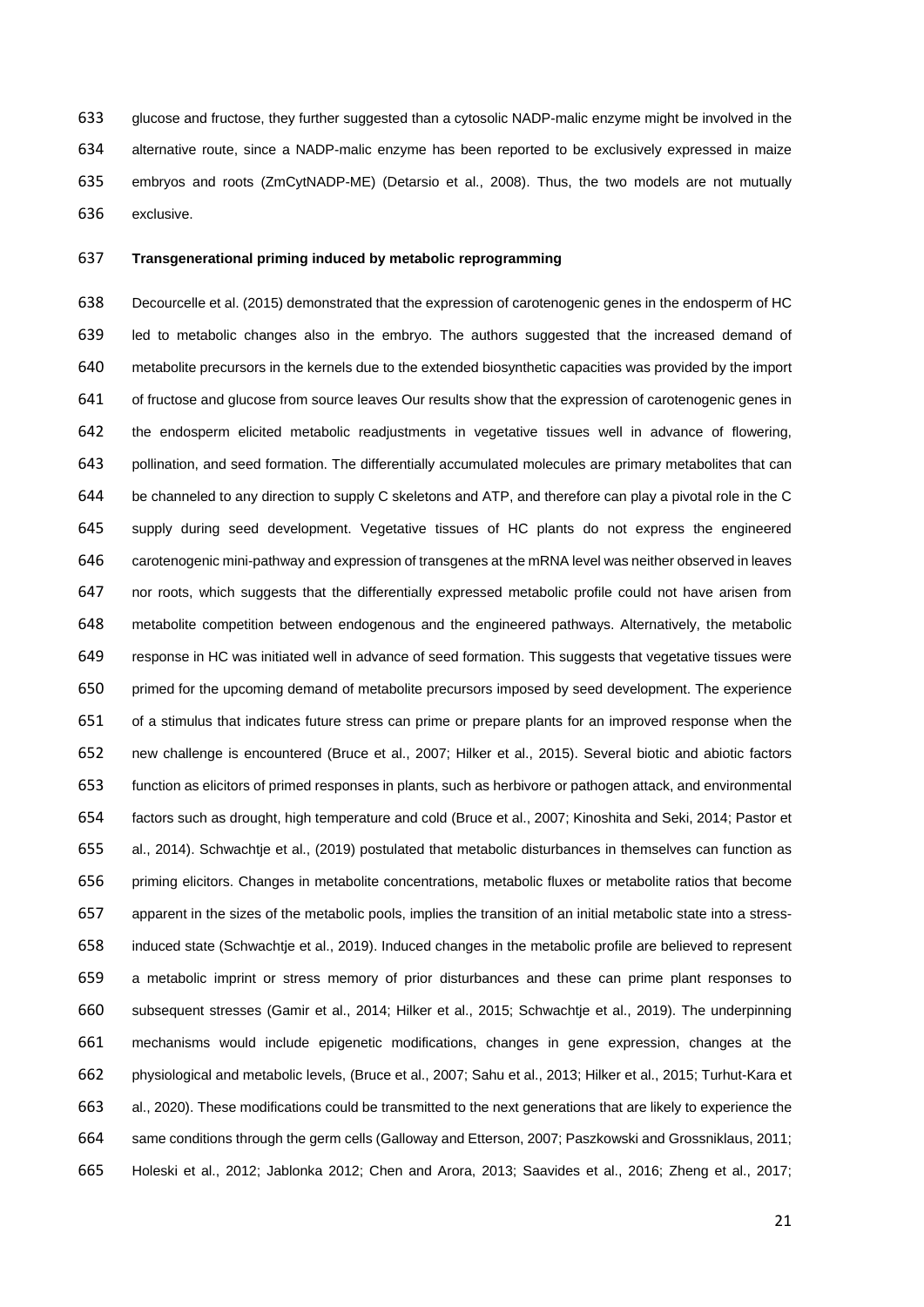Weinhold 2018). Under this scenario, it is likely that the stress-induced changes in the metabolic profile imposed by the increased demand of metabolic precursors during seed formation in the original generation could function as a priming elicitor and was inherited to the next generations, that were likely to experience the same metabolic disturbances. Slaughter et al., (2012) showed that the primed state of Arapidopsis plants induced by β-amino-butyric acid (BABA) against the bacteria *Pseudomonas syringae* pv *tomato* was still functional in the next generation without additional treatment. Zhang et al. (2017) reported that multi- generational drought imposition to rice across 11 generations, led to the plant's adaptation to drought stress. It was confirmed that DNA methylation patterns were affected by multi-generational drought stress. The authors suggested that the epigenetic variations observed played an important role in the long-term adaptation of the plants by direct participating in stress-responsive patterns (Zhang et al., 2017). Priming of plant responses, however, requires a temporal gap between the perception of the priming elicitor and the triggering stress, known as the recovery or priming phase (Hilker et al., 2015). Pastor et al., (2014), showed that during the recovery phase, primed plants generate and accumulate precursor molecules that can be released during the triggering event. A metabolomic analysis of Arabidopsis primed with BABA, showed a boost of primary metabolism through the increased accumulation of intermediates of the TCA cycle during the priming phase (Pastor et al., 2014). It is likely then that the metabolic readjustments observed in leaves and roots of HC, which included an increased pool of intermediates of the TCA cycle, were part of a transgenerational priming induced during the increased demand of precursors during seed formation and inherited through the germ cells. Bruce et al. (2007) pointed out that although priming increases overall plant performance, trade-offs are likely to occur and could compromise vital physiological processes such as photosynthesis. In our case, the metabolic priming observed in HC came at the cost of a trade-off between chlorophyll and carotenoid synthesis and the accumulation of organic acids, which also impacted sugar content in leaves and roots.

#### **Conclusions**

 We conducted an in-depth analysis of the metabolic status of HC vegetative tissues to investigate the metabolic readjustments cause by the engineering of an endosperm-specific carotenogenic mini-pathway. Differences were observed between HC and M37W mainly in the pattern of accumulation of organic acids, chlorophyll, and carotenoids. HC accumulated significantly higher levels of malate, aconitate and itaconate in leaves but reduced levels of chlorophylls and carotenoids. There was also an increase of aconitate in roots. Further readjustments in the primary C and N metabolism occurred when N availability was limited. But again, organic acids were strongly increased in HC leaves compared to M37W. Interestingly a strong decline in soluble sugars in HC was seen under low N. We, therefore, propose a model in which malate, aconitate, and itaconate accumulated during vegetative growth of HC, is further translocated to seeds when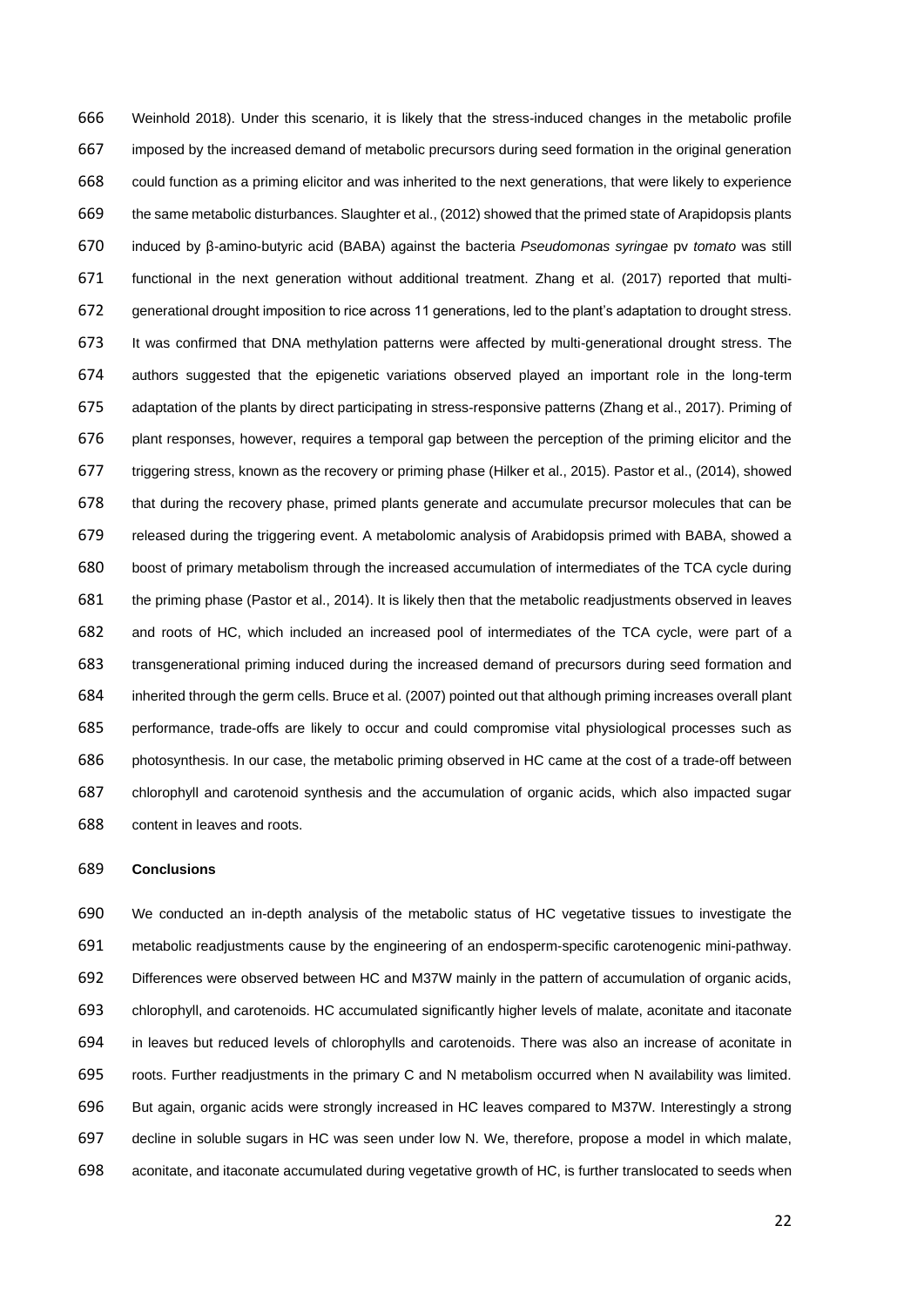leaf and root tissue shift from sink to source organs at grain filing (Amiour et al., 2012). The reprogramming of the C primary metabolism in leaves and roots of HC could have arisen as part of a transgenerational priming induced by the stress imposed by the increased demand of metabolic precursors during seed formation in the original generation (Schwachtje et al., 2019). The accumulation of organic acids during the priming phase (Pastor et al., 2014) can therefore contribute to the increased demand of pyruvate for the extended synthesis of carotenoids in the endosperm and fatty acids and sterols in the embryo (Araújo et al., 2011, Krapp et al., 2011).

#### **Acknowledgements**

- We thank Dr. Roxana Savin for helping in the design of N treatments. Thanks to Jose Perez, Derry Alvarez,
- Pedro Cerdá and Teresa Capell for helping in the preparation of soil substrates. Special thanks to Jaume
- Capell for all the assistance provided in the greenhouse.

# **References**

- **Amiour N, Imbaud S, Clement G, Agier N, Zivy M, Valot B, Balliau T, Armengaud P, Quillere I, Canas**
- **R, Tercet-Laforgue TT, Hirel B** (2012) The use of metabolomics integrated with transcriptomic and proteomic studies for identifying key steps involved in the control of nitrogen metabolism in crops such as maize. J Exp Bot 63:5017-5033
- **Araújo WL, Tohge T, Ishizaki K, Leaver CJ, Fernie AR** (2011) Protein degradation—an alternative respiratory substrate for stressed plants. Trends in Plant Sci 16:489–498

 **Babu R, Rojas NP, Gao SB, Yan JB, Pixley K** (2012) Validation of the effects of molecular marker polymorphisms in LcyE and CrtRB1 on provitamin A concentrations for 26 tropical maize populations. Theor Appl Genet 126:389-399

- **Baek S, Im K-H, Park SU, Oh SD, Choi J, Kim JK** (2019) Dynamics of short-term metabolic profiling in radish sprouts (*Raphanus sativus* L.) in response to nitrogen deficiency. Plants 8:361
- **Bai C, Twyman RM, Farre G, Sanahuja G, Christou P, Capell T, Zhu CF** (2011) A golden era-pro-vitamin A enhancement in diverse crops. In Vitro Cell Dev Biol Plant 47:205-221
- **Barros E, Lezer S, Anttonen MJ, van Dijk JP, Röhlig RM, Kok EJ, Engel KH** (2010) Comparison of two GM maize varieties with near-isogenic non-GM variety using transcriptomics, proteomics, and metabolomics. Plant Biotechnol J 8:436-451
- **Berman J, Zorrilla-Lopez U, Farre G, Zhu CF, Sandmann G, Twyman RM, Capell T, Christou P** (2015) Nutritionally important carotenoids as consumer products. Phytochem Rev 14:727-743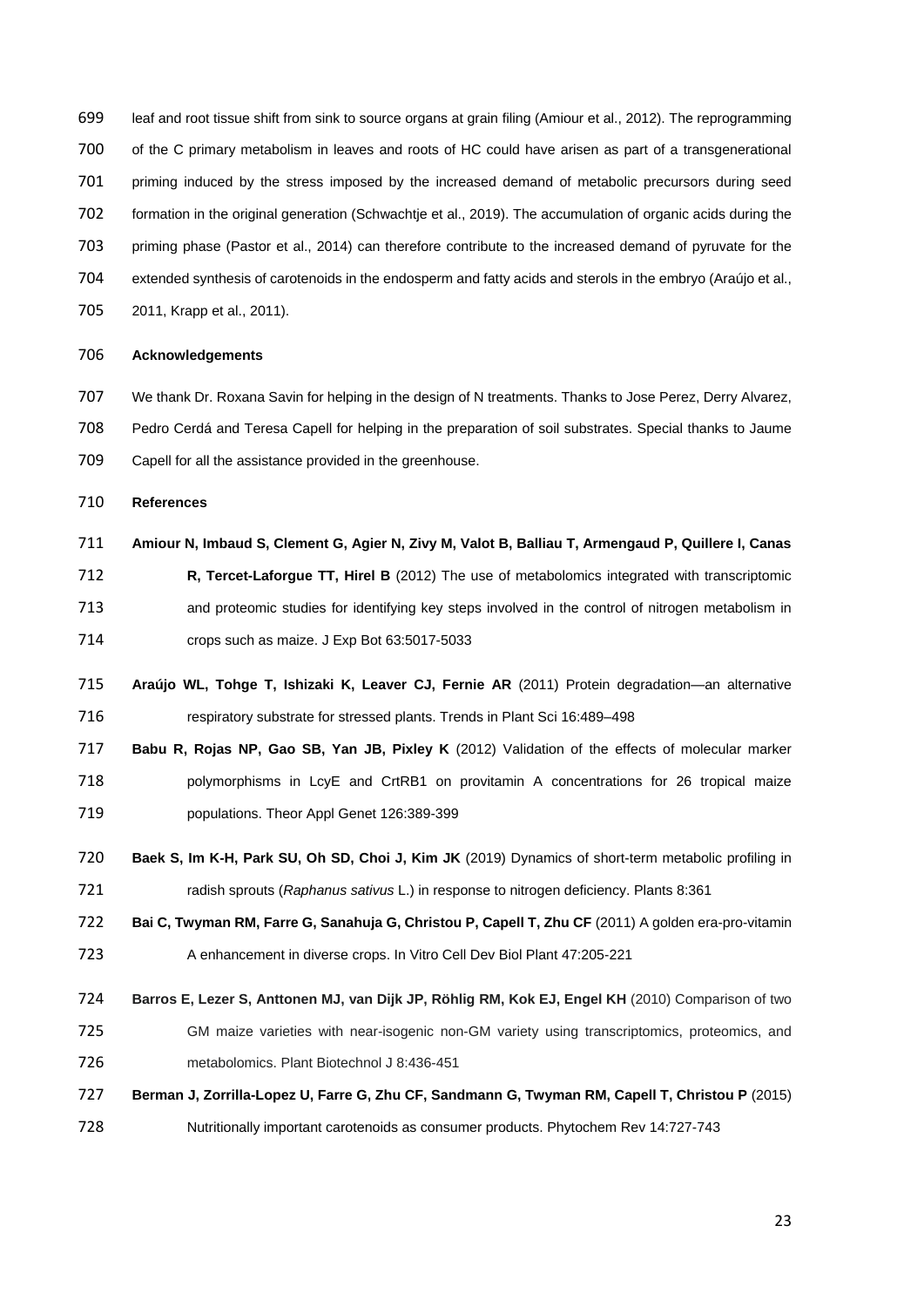| 729        | Bick JM, Lange BM (2003) Metabolic cross-talk between cytosolic and plastidial pathways od isoprenoid     |
|------------|-----------------------------------------------------------------------------------------------------------|
| 730        | biosynthesis: unidirectional transport of intermediates across the chloroplast envelope membrane.         |
| 731        | Arch Biochem and Biophys 415:146-154                                                                      |
| 732        | Bligh EG, Dyer WJ (1959) A rapid method of total lipid extraction and purification. Can J Biochem Physiol |
| 733        | 37:911-917                                                                                                |
| 734        | Breitenbach J, Nogueira M, Farre G, Zhu CF, Capell T, Christou P, Fleck G, Focken U, Fraser PD,           |
| 735        | Sandmann G (2016) Engineered maize as a source of astaxanthin: processing and application as              |
| 736        | fish feed. Transgenic Res 25:785-793                                                                      |
| 737        | Bruce TJA, Matthes MC, Napier JA, Pickett JA (2007) Stressful "memories" of plants: Evidence and          |
| 738        | possible mechanisms. Plant Sci 173:603-608                                                                |
| 739        | Cañas AR, Yesbergenova-Cuny Z, Simons M, Chardon F, Armengaud P, Quilleré I, Cukier C, Gibon              |
| 740        | Y, Limami AM, Nicolas S, Brulé L, Lea PJ, Maranas CD, Hirel B (2017) Exploiting the genetic               |
| 741        | diversity of maize using a combined metabolomic, enzyme activity profiling, and metabolic modeling        |
| 742        | approach to link leaf physiology to kernel yield. Plant Cell 29:919-943                                   |
| 743        | Cellini F, Chesson A, Colquhoun I, Constable A, Davies HV, Engel K-H, Gatehouse AMR, Kärenlampi           |
| 744        | S, Kok EJ, Leguay J-J, Lehesranta S, Noteborn HPJM, Pedersen AJ, Smith M (2004)                           |
| 745        | Unintended effects and their detection in genetically modified crops. Food Chem Toxicol 42:1089-          |
| 746        | 1125                                                                                                      |
| 747<br>748 | Chen K, Arora R (2013) Priming memory invokes seed stress-tolerance. Environ Exp Bot 94:<br>$33 - 45$     |
| 749        |                                                                                                           |
| 750        | Cocuron JC, Koubaa M, Kimmelfield R, Ross Z, Alonso AP (2019) A combined metabolomics and                 |
| 751        | fluxomics analysis identifies steps limiting oil synthesis in maize embryos. Plant Physiol 181:961–       |
| 752        | 975                                                                                                       |
| 753        | Cowan AK (2017) Occurrence, metabolism, transport and function of seven -carbon sugars. Phytochem         |
| 754        | Rev 16:137-157                                                                                            |
| 755        | Decourcelle M, Perez-Fons L, Baulande S, Steiger S, Couvelard L, Hem S, Zhu CF, Capell T, Christou        |
| 756        | P, Fraser P, Sandmann G (2015) Combined transcript, proteome, and metabolite analysis of                  |
| 757        | transgenic maize seeds engineered for enhanced carotenoid synthesis reveals pleotropic effects            |
| 758        | in core metabolism. J Exp Bot 66:3141-3150                                                                |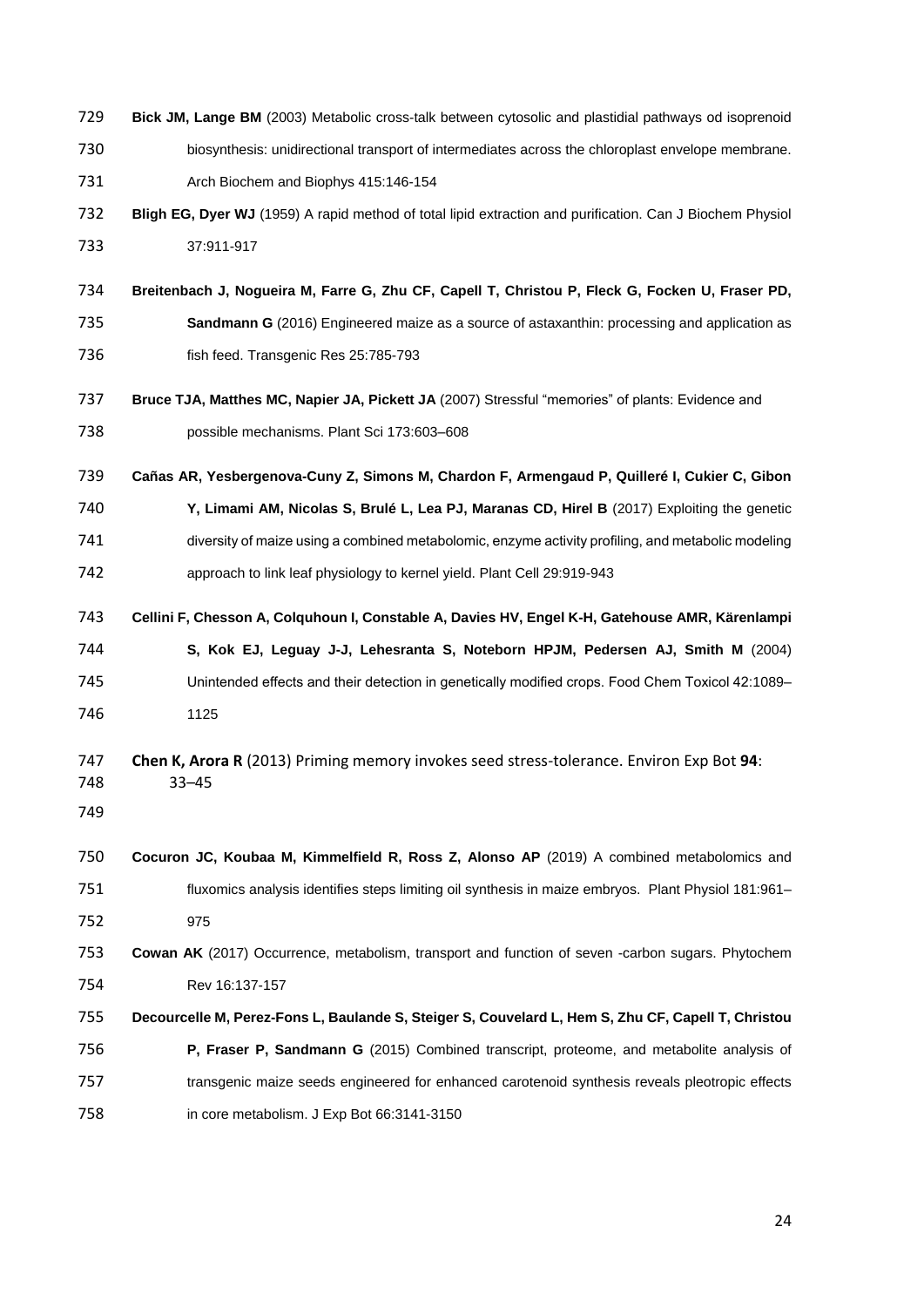**Detarsio E, Maurino VG, Alvarez CE, Müller GL, Andreo CS, Drincovich MF** (2008) Maize cytosolic NADP-malic enzyme (ZmCytNADP-ME): a phylogenetically distant isoform specifically expressed in embryo and emerging roots. Plant Mol Biol 68:355–367

**Diaz-Gomez J, Moreno JA, Angulo E, Sandmann G, Zhu C, Ramos AJ, Capell T, Christou P, Nogareda** 

- **C** (2017) High-carotenoid biofortified maize is an alternative to color additives in poultry feed. Anim Feed Sci Technol 231:38-46
- **Elmore RW, Roeth FW, Klein RN, Knezevic SZ, Martin A, Nelson LA, Shapiro CA** (2001a) Glyphosate-

resistant soybean cultivar response to glyphosate. Agron J 93:404-407

- **Elmore RW, Roeth FW, Nelson LA, Shapiro CA, Klein RN, Knezevic SZ, Martin A** (2001b) Glyphosate-resistant soybean cultivar yields compared with sister lines. Agron J 93:408-412
- **Fait A, Sienkiewicz-Porzucek A, Fernie AR** (2018) Metabolomics approaches to advance understanding 770 of nitrogen assimilation and carbon-nitrogen interactions. Annual Plant Reviews book series, 771 Volume 42: Nitrogen Metabolism in Plants in the Post-genomic Era.
- **Farré G, Ramessar K, Twyman RM, Capell T, Christou P** (2010a) The humanitarian impact of plant biotechnology: recent breakthroughs vs bottlenecks for adoption. Curr Opin in Plant Biol 13:219- 225
- **Farré G, Sanahuja G, Naqvi S, Bai C, Capell T, Zhu C, Christou P** (2010b) Travel advice on the road to carotenoids in plants. Plant Sci 179:28-48
- **Ferrer A, Altabella T, Arró M, Boronat A** (2017) Emerging roles for conjugated sterols in plants. Prog Lipid Res 67:27–37
- **Foster J, Kim HU, Nakata PA, Browse J** (2012) A previously unknown oxalyl-CoA synthetase is important for oxalate catabolism in Arabidopsis. Plant Cell 24:1217–122
- **Franceschi VR, Nakata PA** (2005) Calcium oxalate in plants: Formation and function. Annu Rev Plant Biol 56:41–71
- **Fraser PD, Pinto MES, Holloway DE, Bramley PM** (2000) Application of high-performance liquid chromatography with photodiode array detection to the metabolic profiling of plant isoprenoids.
- Plant J 24:551-558
- **Fritz C, Mueller C, Matt P, Feil R, Stitt M** (2006) Impact of the C-N status on the amino acid profile in tobacco source leaves. Plant Cell Environ 29:2055-2076
- **Galloway LF, Etterson JR** (2007) Transgenerational plasticity is adaptive in the wild. Science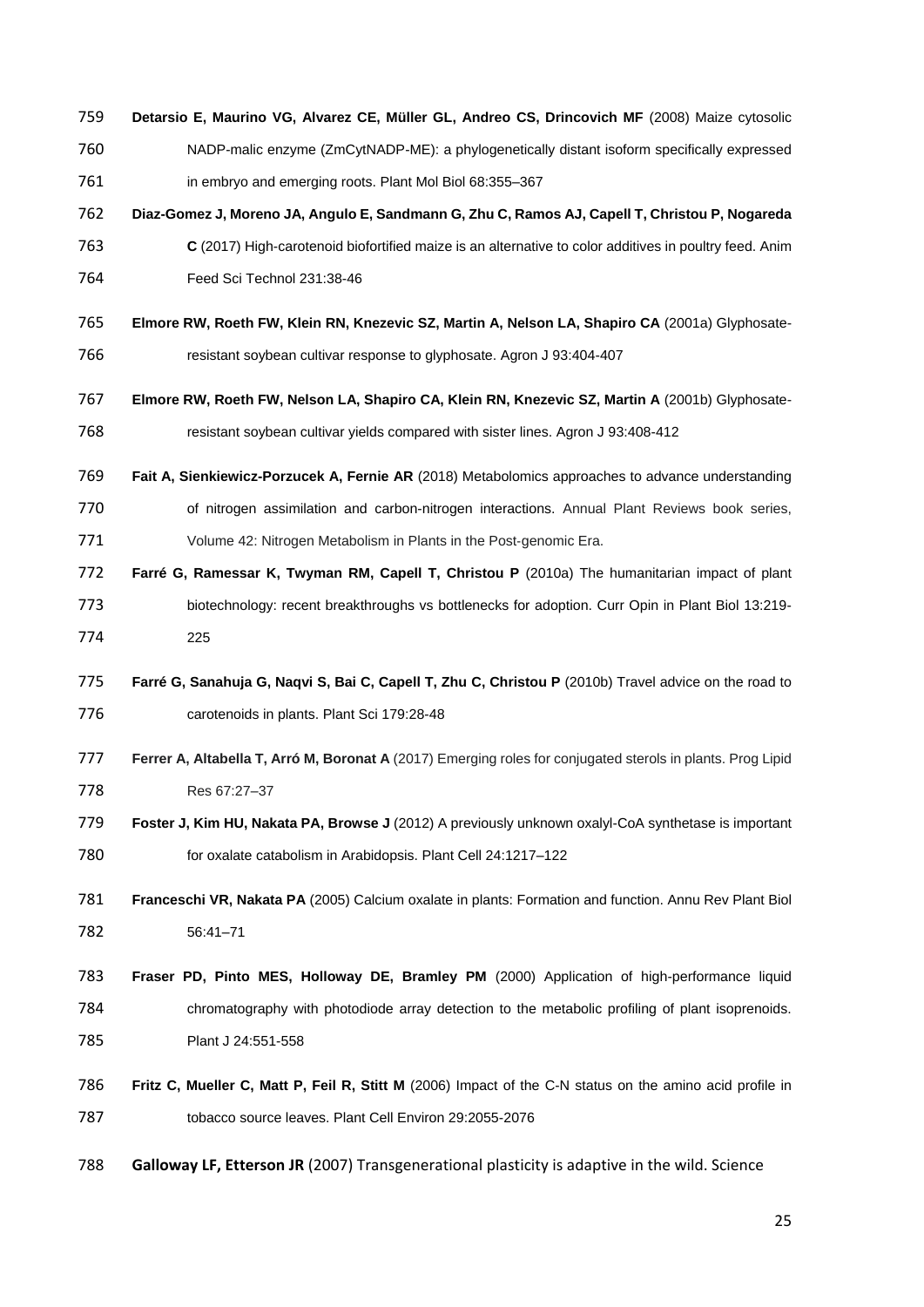- (80- ) **318**: 1134–1136
- **Gamir J, Sánchez-Bel P, Flors V** (2014) Molecular and physiological stages of priming: how plants prepare for environmental challenges. Plant Cell Rep 33:1935–1949
- **Garg M, Sharma N, Sharma S, Kapoor P, Kumar A, Chunduri V, Arora P** (2018) Biofortified Crops Generated by Breeding, Agronomy, and Transgenic Approaches Are improving Lives of Millions of People around the world. Front Nutr 5
- **Ge L, Chen H, Jiang JF, Zhao Y, Xu ML, Xu YY, Tan KH, Xu ZH, Chong K** (2004) Overexpression of OsRAA1 causes pleiotropic phenotypes in transgenic rice plants, included altered leaf, flower, and root development and root response to gravity. Plant Physiol 135:1502-1513
- **Gil HJ, Kim YX, Sung J, Jung ES, Singh D, Lee Y, Lee D, Lee CH, Lee S** (2020) Metabolic insights of the tomato fruits (*Solanum lycopersicum* L.) cultivated under different supplemental LED lighting and mineral nutrient conditions. Hortic Environ Biote 61:415-427
- **Gough GR, Westergren T, Hansson M** (2003) Chlorophyll biosynthesis in higher plants. Regulatory aspects of 5-aminolevulinate formation. J Plant Biol 46:135-160
- **Harjes CE, Rocheford TR, Bai L, Brutnell TP, Kandianis CB, Sowinski SG, Stapleton AE, Vallabhaneni R, Williams M, Wurtzel ET, et al.** (2008) Natural genetic variation in lycopene epsilon cyclase

tapped for maize biofortification. Science 319:330-333

- **Harrigan GG, Venkatesh TV Leibman M, Blankenship J, Perez T, Halls S, Chassy AW, Fiehn O, Xu Y,**
- **Goodacre R** (2016) Evaluation of metabolomics profiles of grain from maize hybrids derived from near-isogenic GM positive and negative segregant inbreds demonstrates that observed differences cannot be attributed unequivocally to the GM trait. Metabolomics 12:82.
- **Heath JJ, Cipollini DF, Stireman JO** (2103) The role of carotenoids and their derivatives in mediating 811 interactions between insects and their environment. Arthropod-Plant Inte 7:1-20
- **Heyneke E, Watanabe M, Erban A, Duan G, Buchner D, Kopka J, Hawkesford MJ, Hoefgen R** (2017) Characterization of the wheat leaf metabolome during grain filling and under varied n-supply. Front Plant Sci 8:2048
- **Hildebrandt TM, Nunes-Nesi A, Araújo WL, Braun HP** (2015). Amino acid catabolism in plants. Mol Plant 8:1563–1579
- **Hilker M, Schwachtje J, Baier M, Balazadeh S, Bäurle I, Geiselhardt S, Hincha DK, Kunze R, Mueller-Roeber B, Rillig MC, et al** (2016) Priming and memory of stress responses in organisms lacking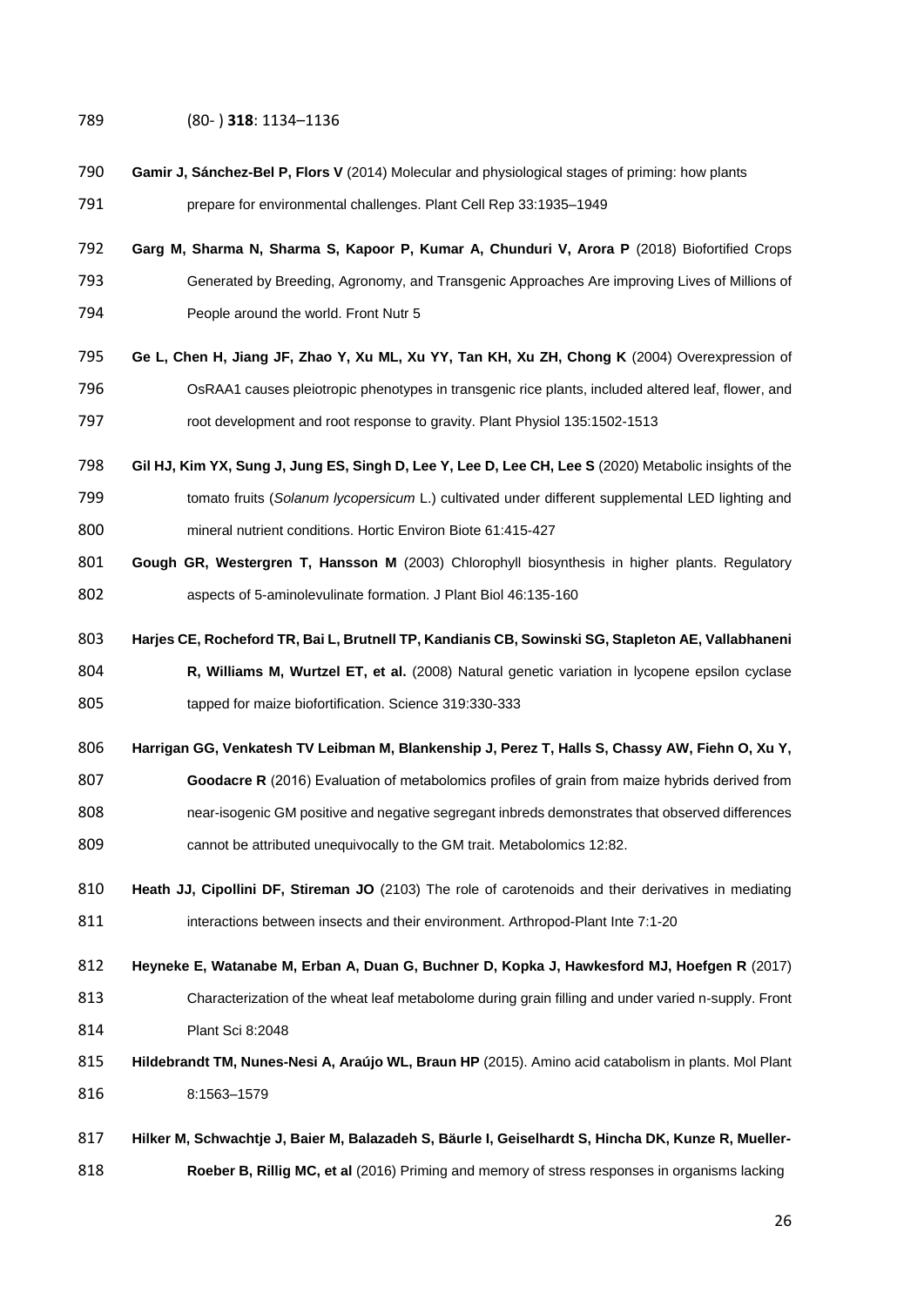a nervous system. Biol Rev **91**: 1118–1133 **Hirel B, Andrieu B, Valadiera MH, Sylvain Renarda S, Quilleré I, Chelleb M, Pommel B, Fournier C, Drouet JL** (2005b) Physiology of maize II: Identification of physiological markers representative of the nitrogen status of maize (*Zea mays*) leaves during grain filling. Physiol Plant 124:178-188 **Hirel B, Bertin P, Quilleré I, Bourdoncle W, Attagnat C, Dellay C, Gouy A, Cadiou S, Retailliau C, Falque M, Gallais A** (2001). Towards a better understanding of the genetic and physiological basis for nitrogen use efficiency in maize. Plant Physiol 125:1258-1270 **Hirel B, Lea PJ** (2001) Ammonium assimilation. In: Lea PJ, Morot-Gaudry JF, eds. *Plant nitrogen*. Berlin: Springer-Verlag, 98:89 **Hirel B, Martina A, Thérèse Tercé-Laforgue T, Gonzalez-Moro MB, Estavillo JM** (2005a) Physiology of 829 maize I: A comprehensive and integrated view of nitrogen metabolism in a C<sub>4</sub> plant. Physiol Plant 124:166-177 **Holeski LM, Jander G, Agrawal AA** (2012) Transgenerational defense induction and epigenetic inheritance in plants. Trends Ecol Evol **27**: 618–626 **Huang ZA, Jiang DA, Yang Y, Sun JW, Jin SH** (2004) Effects of nitrogen deficiency on gas exchange, 834 chlorophyll fluorescence, and antioxidant enzymes in leaves of rice plants. Photosynthetica 42:357–364 **Igamberdiev AU, Bykova NV** (2018) Role of organic acids in the integration of cellular redox metabolism 837 and mediation of redox signalling in photosynthetic tissues of higher plants. Free Radic Biol Med 122:74-85 **Igamberdiev AU, Eprintsev AT** (2016) Organic acids: the pools of fixed carbon involved in redox regulation 840 and energy balance in higher plants. Front Plant Sci 7:1042 **Jablonka E** (2013) Epigenetic inheritance and plasticity: The responsive germline. Prog Biophys Mol Biol **111**: 99–107 **Jiang Y, Ling L, Zhnag L, Wang K, Li X, Cai M, Zhan M, Li C, Wang J, Cao C** (2018) Comparison of 844 transgenic Bt rice and their non-Bt counterpart in yield and physiological response to drought stress. Field Crops Res 217:45-52 **Kinoshita T, Seki M** (2014) Epigenetic memory for stress response and adaptation in plants. Plant Cell

Physiol **55**: 1859–1863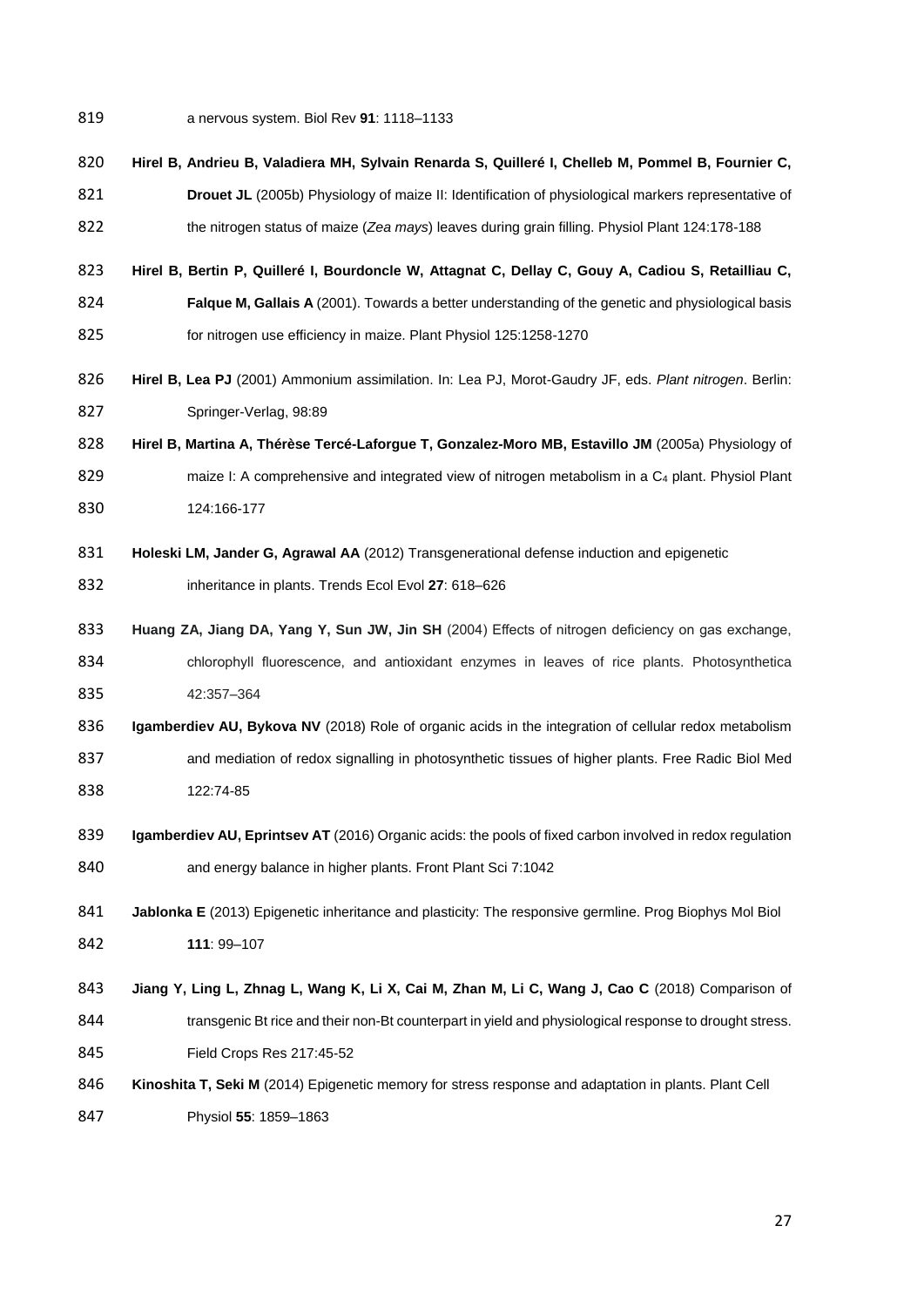- **Kirma M, Araújo WL, Fernie AR, Galili G** (2012) The multifaceted role of aspartate-family amino acids in plant metabolism. J Exp Bot 63:4995-5001
- **Kramer DM, Evans JR** (2011) The Importance of Energy Balance in Improving Photosynthetic Productivity. Plant Physiol 155:70-78
- **Krapp A, Berthomé R, Orsel M, Mercey-Boutet S, Yu A, Castaings L, Elftieh S, Major H, Renou J-P, Daniel-Vedele F** (2011) Arabidopsis roots and shoots show distinct temporal adaptation patterns toward nitrogen starvation. Plant Physiol 157:1255–1282
- **Laserna MP, Maddoni GA, Lopez CG** (2012) Phenotypic variations between non-transgenic and transgenic maize hybrids. Field Crops Res 134:175-184
- **Li WT, Xiong BL, Wang SW, Deng XP, Yin LN, Li HB** (2016) Regulation effects of water and nitrogen on
- the source-sink relationship in potato during the tuber bulking stage. PLoS One 11:e0146877
- **Ludwig M** (2016) The role of organic acids in C<sup>4</sup> Photosynthesis. Front Plant Sci 7:647
- **Ma BL, Subedi KD** (2005) Development, yield, grain moisture and nitrogen uptake of Bt corn hybrids and their conventional near-isolines. Field Crops Res 93:199-211
- **Manetti C, Bianchetti C, Casciani L, Castro C, Di Cocco ME, Miccheli A, Motto M, Conti FA** (2006)
- Metabonomic study of transgenic maize (*Zea mays*) seeds revealed variations in osmolytes and branched amino acids. J Exp Bot 57: 2613–2625
- **Manjeru P, van Biljon A, MacRobert J, Labuschagne M** (2019) Provitamin A maize hybrid response to drought, heat, low nitrogen, and low phosphorous stress. Crop Sci 59:2533-2543
- **Masclaux-Daubresse C, Daniel-Vedele F, Dechorgnat J, Chardon F, Gaufichon L, Suzuki A** (2010)
- Nitrogen uptake, assimilation and remobilization in plants: challenges for sustainable and productive agriculture. Ann Bot (Lond) 105:1141–1157
- **Mesnage R, Agapito-Tenfen SZ, Vilperte V, Renney MW, Séralini GE, Nodari RO, Antoniou** MN (2016) 871 An integrated multi-omics analysis of the NK603 Roundup-tolerant GM maize reveals metabolism disturbances caused by the transformation process. Sci Rep 6:37855
- **Morris M, Kelly VA, Kopicki RJ, Byerlee D** (2007) Fertilizer Use in African Agriculture: Lessons Learned and Good Practice Guidelines. Fertilizer Use in African Agriculture: Lessons Learned and Good 875 Practice Guidelines: 1-146.
- **Nakata PA** (2003) Advances in our understanding of calcium oxalate crystal formation and function in plants. Plant Sci 164:901–90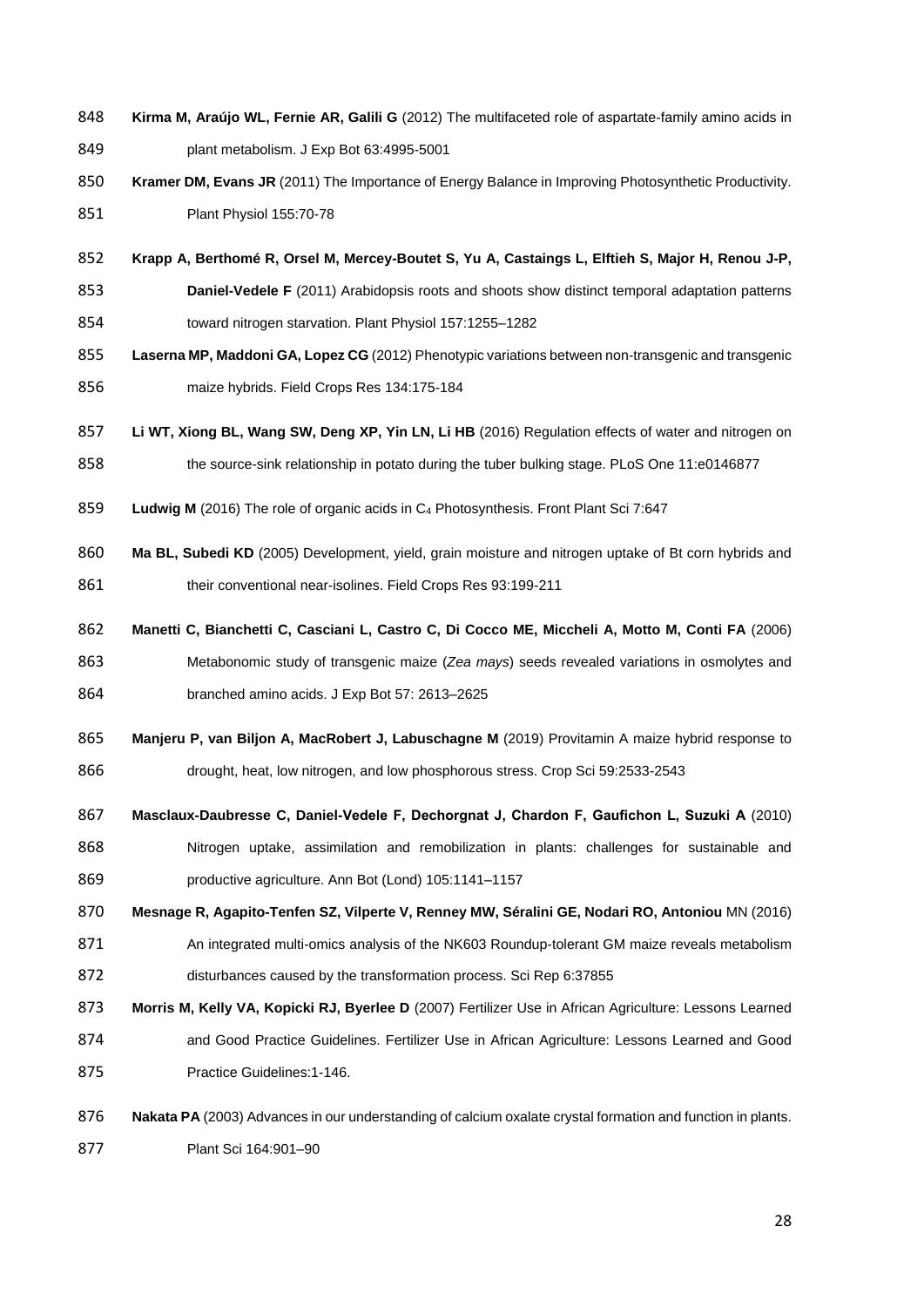- **Nogueira M, Mora L, Enfissi EMA, Bramley PM, Fraser PD** (2013) Subchromoplast Sequestration of Carotenoids Affects Regulatory Mechanisms in Tomato Lines Expressing Different Carotenoid Gene Combinations. Plant Cell 25:4560-4579.
- **Obata T, Fernie AR** (2012) The use of metabolomics to dissect plant responses to abiotic stresses. Cell Mol Life Sci 69:3225–3243
- **Ohlrogge J, Browse J** (1995) Lipid biosynthesis. Plant Cell 7:957-970
- **Ortiz-Covarrubias Y, Dhliwayo T, Palacios-Rojas N, Ndhlela T, Magorokosho C, Aguilar-Rincon VH,**
- **Cruz-Morales AS, Trachsel S** (2019) Effects of drought and low nitrogen stress on provitamin A carotenoid content of biofortified maize hybrids. Crop Sci 59:2521-2532
- **Paine JA, Shipton CA, Chaggar S, Howells RM, Kennedy MJ, Vernon G, Wright SY, Hinchliffe E,**
- **Adams JL** (2005) Improving the nutritional value of Golden Rice through increased pro-vitamin A content. Nature Biotechnol 23:482–48
- **Palmer L, Dias D, Boughton B, Roessner U, Graham R, and Stangoulis J** (2014) Metabolite profiling of
- wheat (*Triticum aestivum* L.) phloem exudate. Plant Methods 10:1-9
- **Pastor V, Balmer A, Gamir J, Flors V, Mauch-Mani B** (2014) Preparing to fight back: Generation and storage of priming compounds. Front Plant Sci 5:1–12
- **Paszkowski J, Grossniklaus U** (2011) Selected aspects of transgenerational epigenetic inheritance and resetting in plants. Curr Opin Plant Biol 14:195–203
- **Perez-Fons L, Bramley PM, Fraser PD** (2014) The optimization and application of a metabolite profiling
- procedure for the metabolic phenotyping of Bacillus species. Metabolomics 10:77-90
- **Piccioni F, Capitani D, Zolla L, Mannina** L (2009) NMR metabolic profiling of transgenic maize with the *Cry1Ab* gene. J Agric Food Chem 57:6041–6049
- **Rao AV, Rao LG** (2007) Carotenoids and human health. Pharmacol Res 55(3):207-216
- **Raymer PL, Grey TL** (2003) Challenges in comparing transgenic and non-transgenic soybean cultivars. Crop Sci 43:1584-1589
- **Sahu PP, Pandey G, Sharma N, Puranik S, Muthamilarasan M, Prasad M** (2013) Epigenetic
- mechanisms of plant stress responses and adaptation. Plant Cell Rep 32:1151–1159
- **Sandmann G** (2001) Genetic manipulation of carotenoid biosynthesis: strategies, problems and achievements. Trends in Plant Sci 6:14–17
- **Savvides A, Ali S, Tester M, Fotopoulos V** (2016) Chemical Priming of Plants Against Multiple Abiotic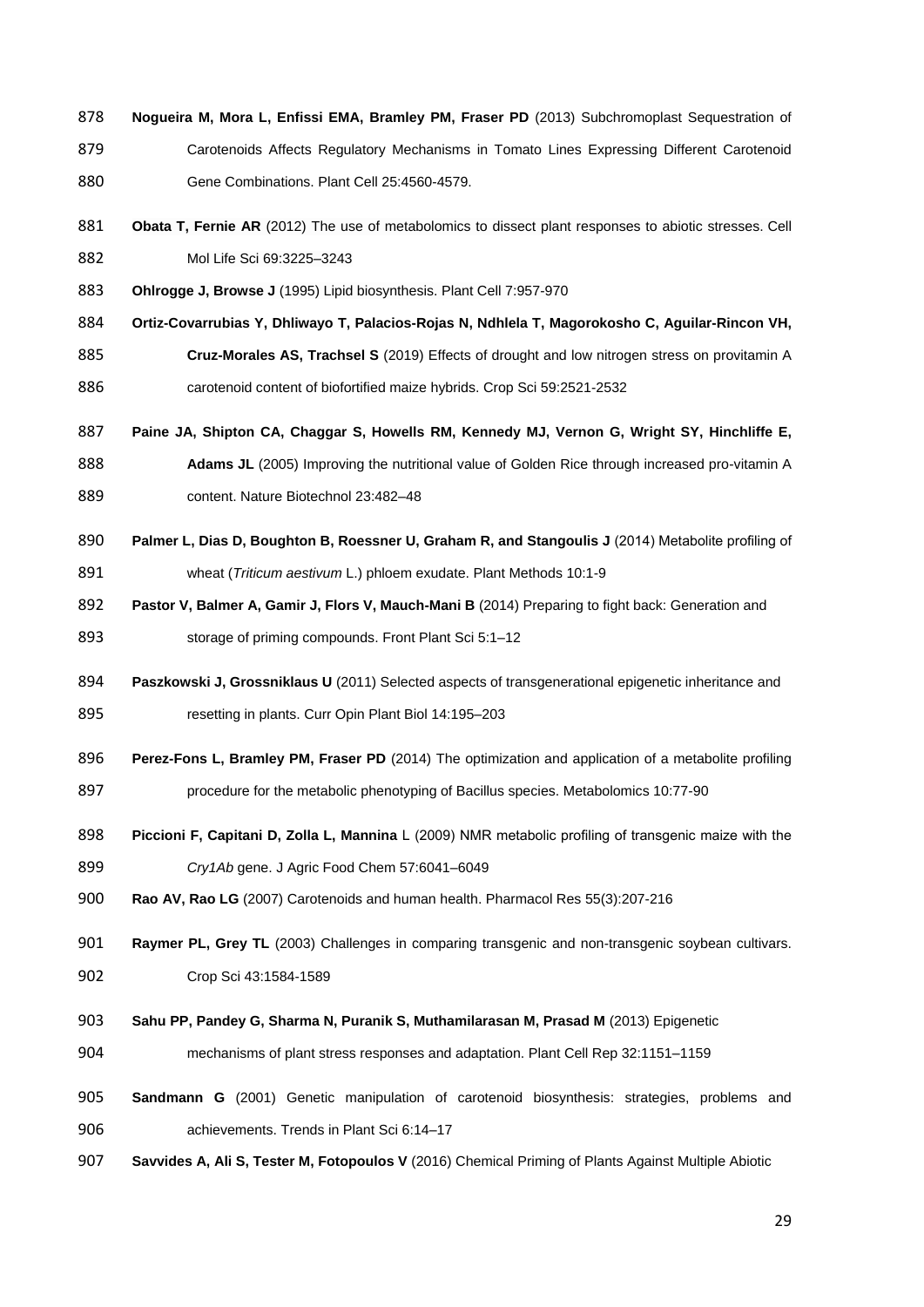- Stresses: Mission Possible? Trends Plant Sci **21**: 329–340
- **Schaller H** (2004) New aspects of sterol biosynthesis in growth and development of higher plants. Plant Physiol Biochem 42:465–476
- **Scheibe R** (2004) Malate valves to balance cellular energy supply. Physiol Plant120:21-26
- **Scheibe R** (2019) Maintaining homeostasis by controlled alternatives for energy distribution in plant cells under changing conditions of supply and demand. Photosynth Res 139:81-91

**Scheible WR, Morcuende R, Czechowski T, Fritz C, Osuna D, Palacios-Rojas N, Schindelasch D,** 

- **Thimm O, Udvardi MK, Stitt M** (2004) Genome-wide reprogramming of primary and secondary metabolism, protein synthesis, cellular growth processes, and the regulatory infrastructure of *Arabidopsis* in response to nitrogen. Plant Physiol 136:2483-2499
- **Schlüter U, Colmsee C, Scholz U, Bräutigam A, Weber APM, Zellerhoff N, Bucher M, Fahnenstich H,**
- **Sonnewald U** (2013) Adaptation of maize source leaf metabolism to stress related disturbances in carbon, nitrogen, and phosphorus balance. BMC Genomics 14:442.
- **Schlüter U, Mascher M, Colmsee C, Scholz U, Bräutigam A, Fahnenstich H, Sonnewald U** (2012). Maize source leaf adaptation to nitrogen deficiency affects not only nitrogen and carbon metabolism but also control of phosphate homeostasis. Plant Physiol 160:1384-1406.
- **Schwachtje J, Whitcomb SJ, Firmino AAP, Zuther E, Hincha DK, Kopka J** (2019) Induced, imprinted,
- and primed responses to changing environments: Does metabolism store and process
- information? Front Plant Sci 10:106
- **Shi G, Chavas JP, Lauer J** (2013) Commercialized transgenic traits, maize productivity, and yield risk. Nat Biotechnol 31:111-114
- **Sienkiewicz-Porzucek A, Sulpice R, Osorio S, Krahnert I, Leisse A, Urbanczyk-Wochniak E, Hodges M, Fernie AR, Nunes-Nesi A** (2010) Mild reductions in mitochondrial NAD-dependent isocitrate dehydrogenase activity result in altered nitrate assimilation and pigmentation but do not impact growth. Mol Plant 3:156-173
- **Slaughter A, Daniel X, Flors V, Luna E, Hohn B, Mauch-Mani B** (2012) Descendants of primed Arabidopsis plants exhibit resistance to biotic stress. Plant Physiol 158:835–843
- **Smith MR, Rao IM, Merchant A** (2018) Source-sink relationships in crop plants and their influence on yield development and nutritional quality. Front Plant Sci 9
- **Smith RG, Gauthier DA, Dennis DT, Turpin DH** (1992) Malate- and pyruvate-dependent fatty acid synthesis in leucoplasts from developing castor endosperm. Plant Physiol 98: 1233–1238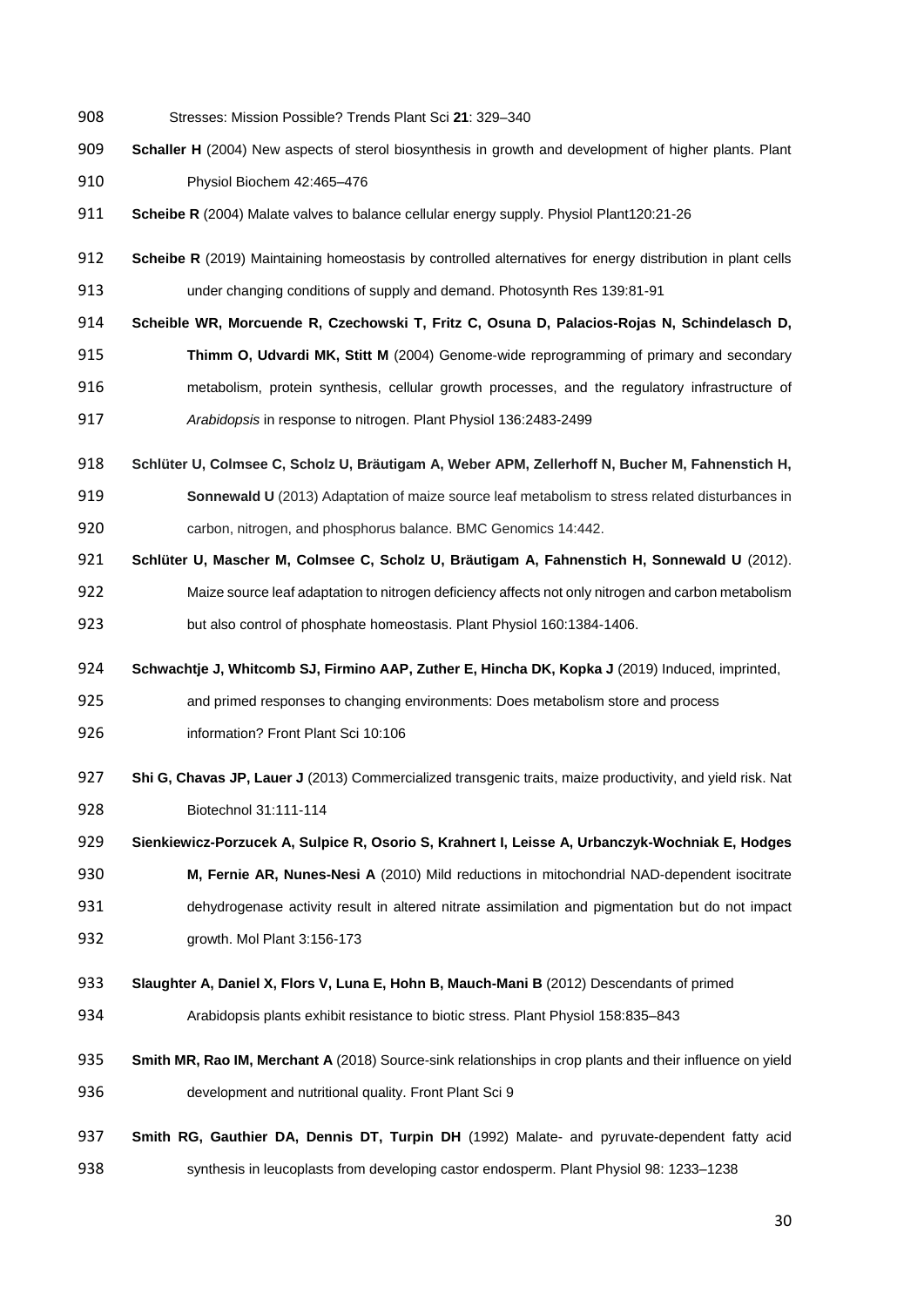- **Stitt M, Krapp A** (1999) The interaction between elevated carbon dioxide and nitrogen nutrition: the physiological and molecular background. Plant Cell Environ 22:583–621
- **Stitt M, Zhu XG** (2014) The large pools of metabolites involved in intercellular metabolite shuttles in C<sup>4</sup> photosynthesis provide enormous flexibility and robustness in a fluctuating light environment. Plant Cell Environ 27:1985-1988
- **Subedi KD, Ma BL** (2007) Dry matter and nitrogen partitioning patterns in Bt and non-Bt near-isoline maize hybrids. Crop Sci 47:1186-1192
- **Suwarno WB, Pixley KV, Palacios-Rojas N, Kaeppler SM, Babu R** (2015) Genome-wide association analysis reveals new targets for carotenoid biofortification in maize. Theor Appl Genet 128:851- 864.
- **Taniguchi M, Miyake H** (2012) Redox-shuttling between chloroplast and cytosol: Integration of intra-chloroplast and extra-chloroplast metabolism. Curr Opin Plant Biol 15:252–260
- **Tegeder M, Masclaux-Daubresse C** (2018) Source and sink mechanisms of nitrogen transport and use. New Phytol 217:35-53
- 953 **Touraine B, Muller B, Grignon C** (1992) Effect of phloem-translocated malate on NO<sub>3</sub> uptake by roots of intact soybean plants. Plant Physiol 99:1118-1123

**Turgut-Kara N, Arikan B, Celik H** (2020) Epigenetic memory and priming in plants. Genetica 148: 47–54

- **Wang J, Ji Q, Jiang L, Shen S, Fan Y, Zhang C** (2009) Overexpression of a cytosol-localized rhamnose biosynthesis protein encoded by *Arabidopsis RHM1* gene increases rhamnose content in cell wall. Plant Physiol Biochem 47:86-93
- **Wei M, Zhang A, Li H, Tang Z, Chen X** (2015) Growth and physiological response to nitrogen deficiency
- and re-supply in leaf-vegetable sweetpotato (*Ipomoea batatas* Lam). Hort Science 50:754–758
- **Weinhold A** (2018) Transgenerational stress-adaption: an opportunity for ecological epigenetics. Plant Cell Rep 37:3–9
- **Yan JB, Kandianis CB, Harjes CE, Bai L, Kim EH, Yang XH, Skinner DJ, Fu ZY, Mitchell S, Li Q, et al.** (2010) Rare genetic variation at Zea mays crtRB1 increases beta-carotene in maize grain. Nat Genet 42:322-U374
- **Ye X, Al-Babili S, Klöti A, Zhang J, Lucca P, Beyer P, Potrykus I** (2000) Engineering the provitamin A (β-carotene) biosynthetic pathway into (carotenoid-free) rice endosperm. Science 287:303-305